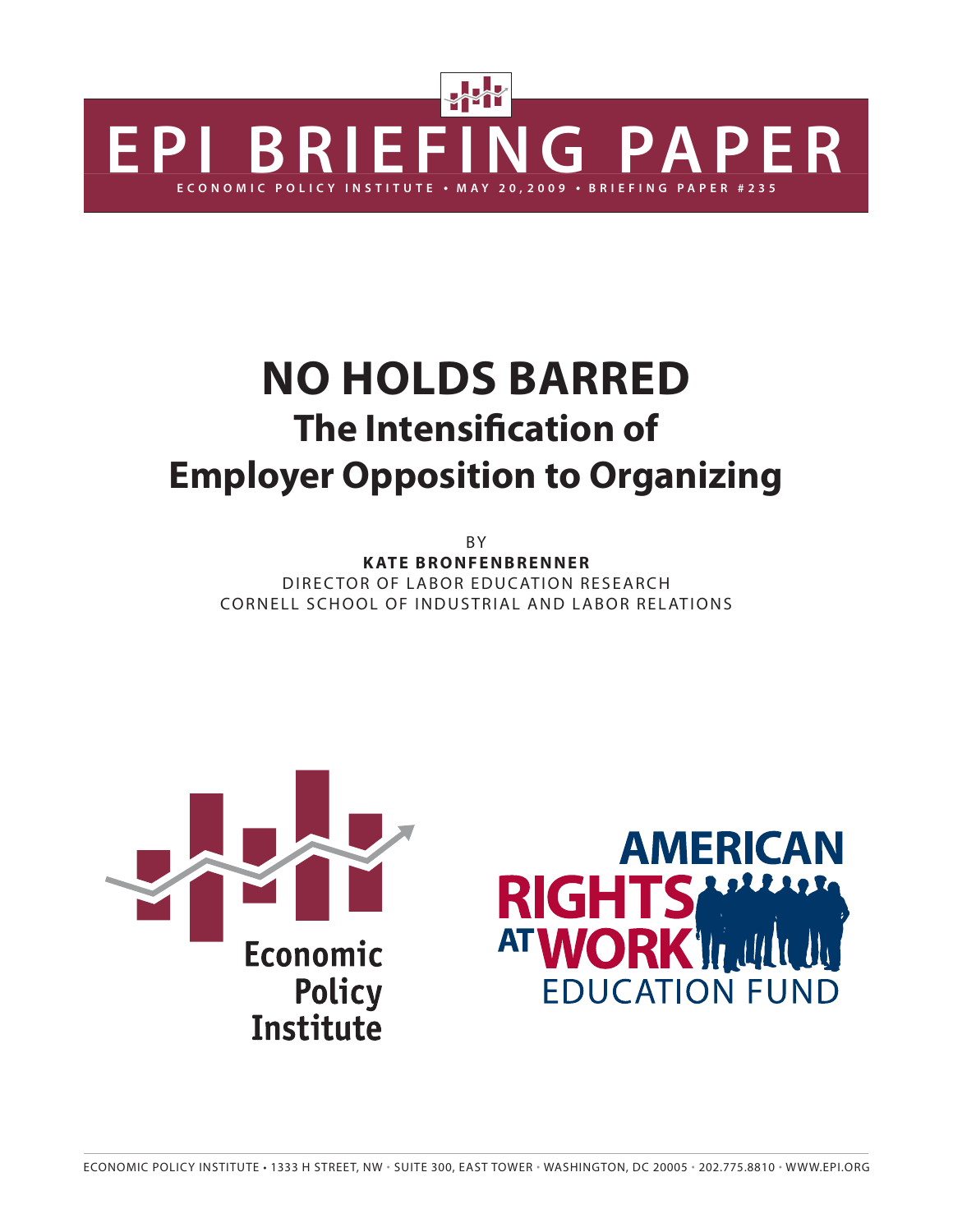### **About the American Rights at Work Education Fund**

The American Rights at Work Education Fund is an educational and outreach organization dedicated to promoting the freedom of workers to form unions and bargain collectively.

### **About the Economic Policy Institute**

The Economic Policy Institute is a nonprofit, nonpartisan think tank that seeks to broaden the public debate about strategies to achieve a prosperous and fair economy. The Institute stresses real world analysis and a concern for the living standards of working people, and it makes its findings accessible to the general public, the media, and policy makers. EPI's books, studies, and popular education materials address important economic issues, analyze pressing problems facing the U.S. economy, and propose new policies.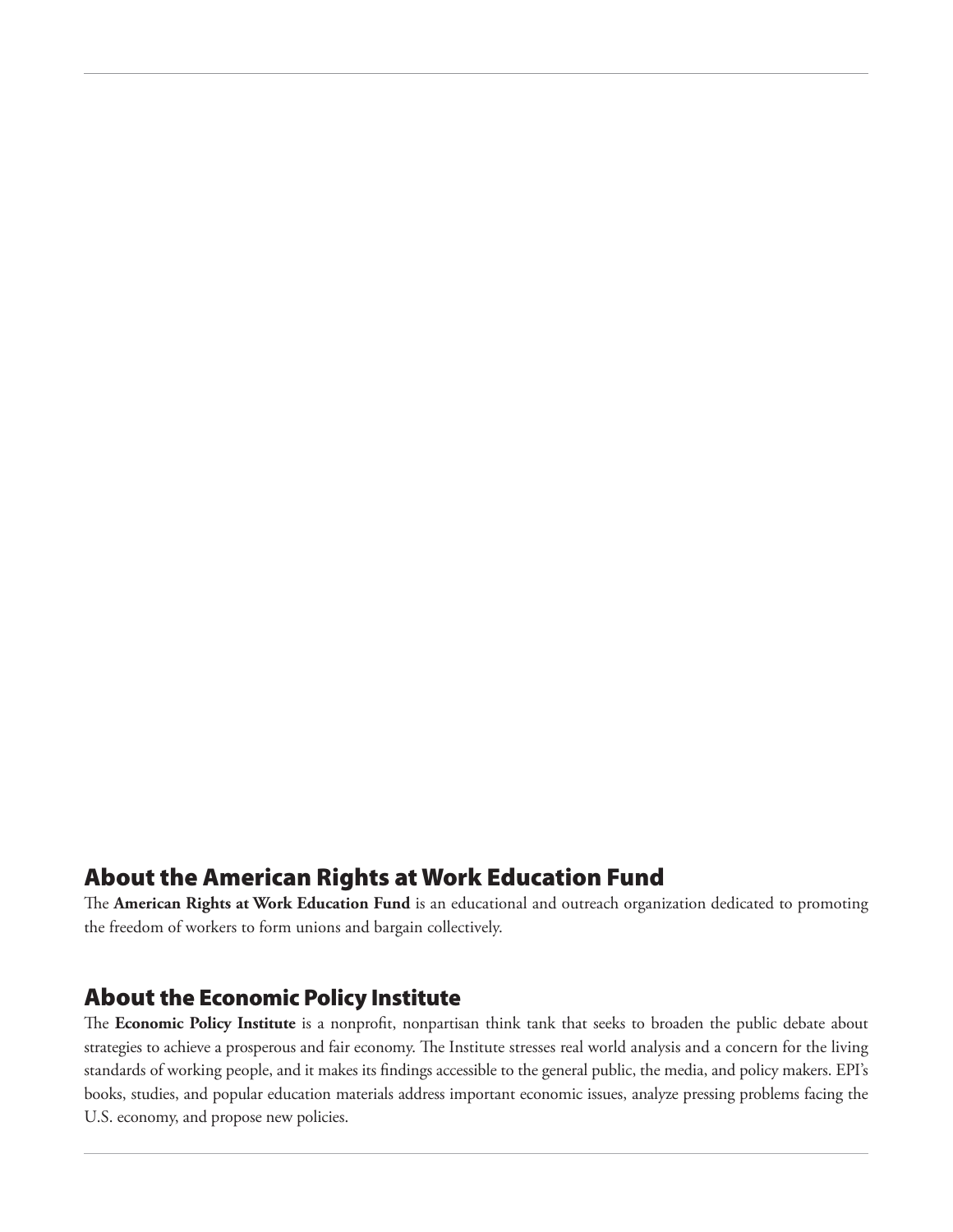# **NO HOLDS BARRED The Intensification of Employer Opposition to Organizing**

**ECONOMIC POLICY INSTITUTE** ● **M A Y 2 0 , 2 0 0 9** ● **BRIEFING PAPER #235**

**ERIEFING PAPER** 

BY KATE BRONFENBRENNER

#### **Executive summary**

This study is a comprehensive analysis of employer behavior in representation elections supervised by the National Labor Relations Board (NLRB). The data for this study originate from a thorough review of primary NLRB documents for a random sample of 1,004 NLRB certification elections that took place between January 1, 1999 and December 31, 2003

and from an in-depth survey of 562 campaigns conducted with that same sample. Employer behavior data from prior studies conducted over the last 20 years are used for purposes of comparison. The representativeness of the sample combined with the high response rate for both the survey (56%) and NLRB unfair labor practice (ULP) charge documents (98%) ensure that the findings provide unique and highly credible information. In combination, the results provide a detailed and well-documented portrait of the legal and illegal tactics used by employers in NLRB representational elections and of the ineffectiveness of current labor law policy to protect and enforce workers rights in the election process.

 Highlights of the study regarding employer tactics in representational elections include:

In the NLRB election process in which it is standard practice for workers to be subjected to threats, interrogation, harassment, surveillance, and retaliation for union activity. According to our updated findings,

#### **TABLE OF CONTENTS**

| Threats, interrogation, promises, surveillance, and |
|-----------------------------------------------------|
|                                                     |
| <b>Changes in frequency and intensity of</b>        |
|                                                     |
|                                                     |
|                                                     |
|                                                     |
| Appendix: Source and methodology overview  27       |
|                                                     |

www.epi.org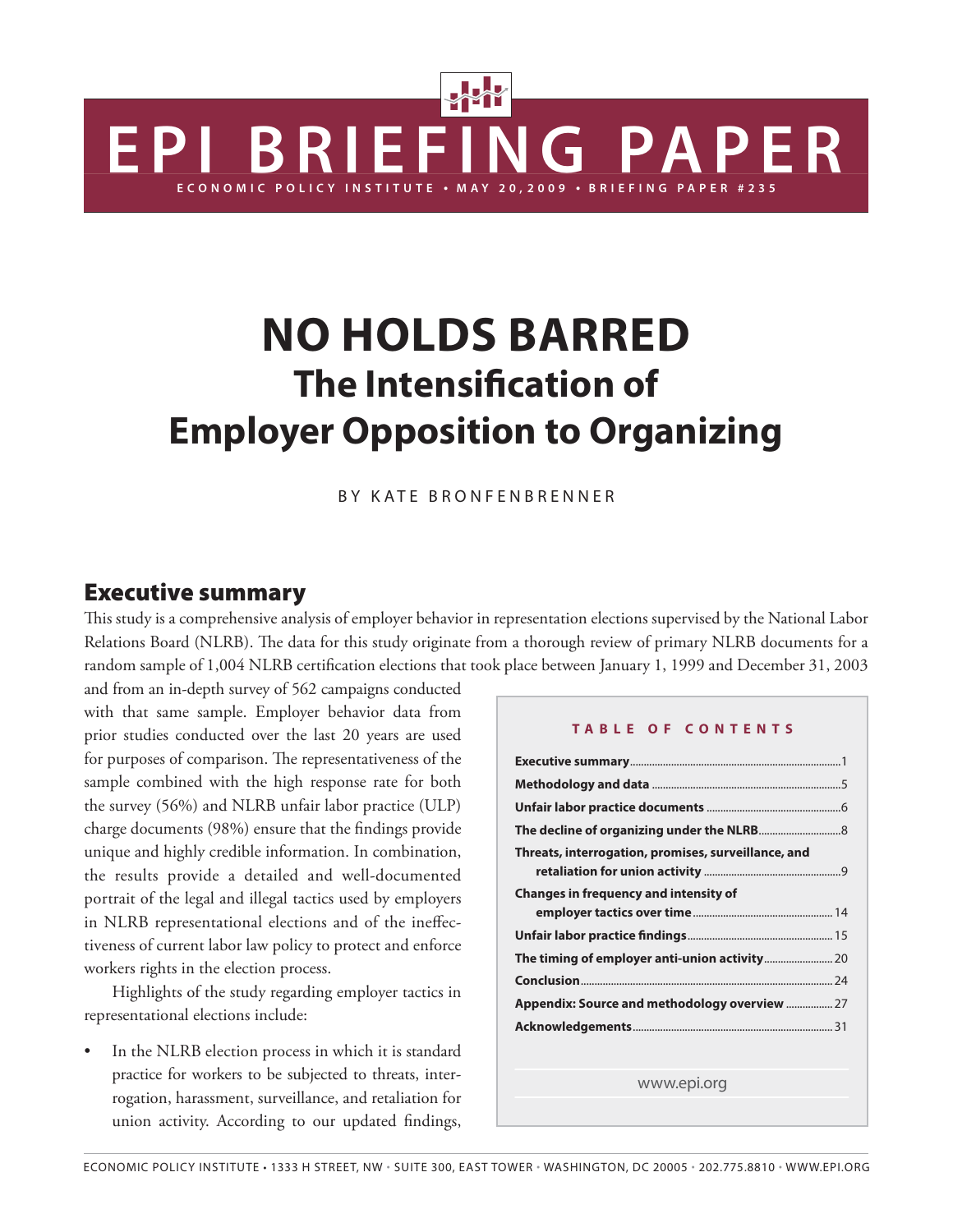employers threatened to close the plant in 57% of elections, discharged workers in 34%, and threatened to cut wages and benefits in 47% of elections. Workers were forced to attend anti-union one-on-one sessions with a supervisor at least weekly in two-thirds of elections. In 63% of elections employers used supervisor one-on-one meetings to interrogate workers about who they or other workers supported, and in 54% used such sessions to threaten workers.

- In combination, our survey and ULP findings reveal that employer opposition has intensified: the incidence of elections in which employers used 10 or more tactics more than doubled compared to the three earlier periods we studied, and the nature of campaigns has changed so that the focus is on more coercive and punitive tactics designed to intensely monitor and punish union activity.
- Many of these same tactics have been key elements of employer anti-union campaigns that we have studied for the last 20 years.<sup>1</sup> Although the use of management consultants, captive audience meetings, and supervisor one-on-ones has remained fairly constant, there has been an increase in more coercive and retaliatory tactics ("sticks") such as plant closing threats and actual plant closings, discharges, harassment and other discipline, surveillance, and alteration of benefits and conditions. At the same time, employers are less likely to offer "carrots," as we see a gradual decrease in tactics such as granting of unscheduled raises, positive personnel changes, promises of improvement, bribes and special favors, social events, and employee involvement programs.
- Unions filed unfair labor practice charges in 39% of the survey sample and 40% of the NLRB election sample. The survey and NLRB documents both show that the most aggressive employer anti-union behavior—that is, the highest percentage of allegations—were threats, discharges, interrogation, surveillance, and wages and benefits altered for union activity.
- The character of the process in the private sector is illuminated by survey data from the public-sector campaigns, which describe an atmosphere where workers organize relatively free from the kind of coercion, intimidation, and retaliation that so dominates in the private sector. Most of the states in our public-sector sample have card check certification as the primary means through which workers are organizing, where the employer is required to recognize the union if the majority of workers sign cards authorizing the union to represent them.

Highlights of the study regarding NLRB ULP charges include:

- Twenty-three percent of all ULP charges and 24% or more of serious charges—such as discharges for union activity, interrogation, and surveillance—were filed before the petition for an election was filed, and 16% were filed more than 30 days before the election petition was filed. These data confirm that employer campaigning, including the employer free speech provision, does not depend on a petition to kick into effect.
- Forty-five percent of ULP charges resulted in a "win" for the union: either the employer settled the charges or the NLRB or the courts issued a favorable decision.
- Thirty-seven percent of ULP charges result in the issuance of a complaint by the NLRB. Twenty-six percent are withdrawn by the union prior to the complaint being issued, and 23% are found to have no merit. Just under a third of all charges are resolved in whole or in part at the settlement level with 14% settling before the complaint is issued, with 18% settling after the complaint but before the Administrative Law Judge (ALJ) hearing process is complete. The content of the settlements is very similar except that settlements prior to merit determination are less likely to include reinstatement than those settled after the complaint.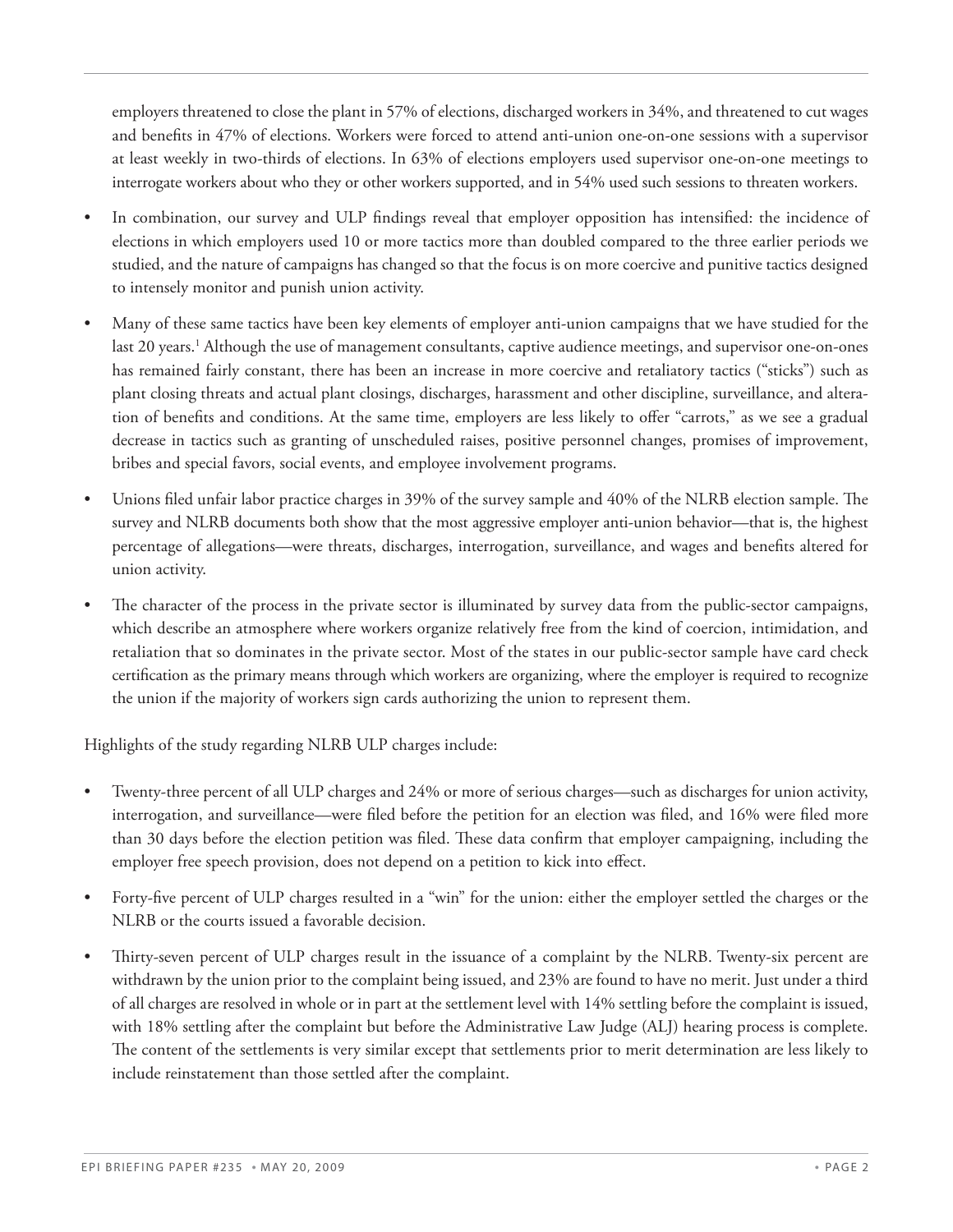- Employers tend to appeal most ALJ decisions, particularly Gissel bargaining orders and orders for second elections. This means that in the most egregious cases the employer is able to ensure that the case is delayed by three to five years, and in all the cases in our sample the worst penalty an employer had to pay was back pay, averaging a few thousand dollars per employee.
- Our findings and previous research suggest that unions are filing ULPs in fewer than half the elections for three main reasons: filing charges where the election is likely to be won could delay the election for months if not years; workers fear retaliation for filing charges, especially where the election is likely to be lost; and the weak remedies, lengthy delays, and the numerous rulings where ALJ recommendations for reinstatement, second elections, and bargaining orders have then been overturned, delayed, or never enforced, have diminished trust that the system will produce a remedy.

In 2007 there were only 1,510 representation elections and only 58,376 workers gained representation through the NLRB. Even for those who do win the election, 52% are still without a contract a year later, and 37% are still without a contract two years after an election. Yet researchers such as Freeman (2007) are showing that workers want unions now more than at any other time in the last three decades. Our findings suggest that the aspirations for representation are being thwarted by a coercive and punitive climate for organizing that goes unrestrained due to a fundamentally flawed regulatory regime that neither protects their rights nor provides any disincentives for employers to continue disregarding the law. Moreover, many of the employer tactics that create a punitive and coercive atmosphere are, in fact, legal. Unless serious labor law reform with real penalties is enacted, only a fraction of the workers who seek representation under the National Labor Relations Act will be successful. If recent trends continue, then there will no longer be a functioning legal mechanism to effectively protect the right of private-sector workers to organize and collectively bargain.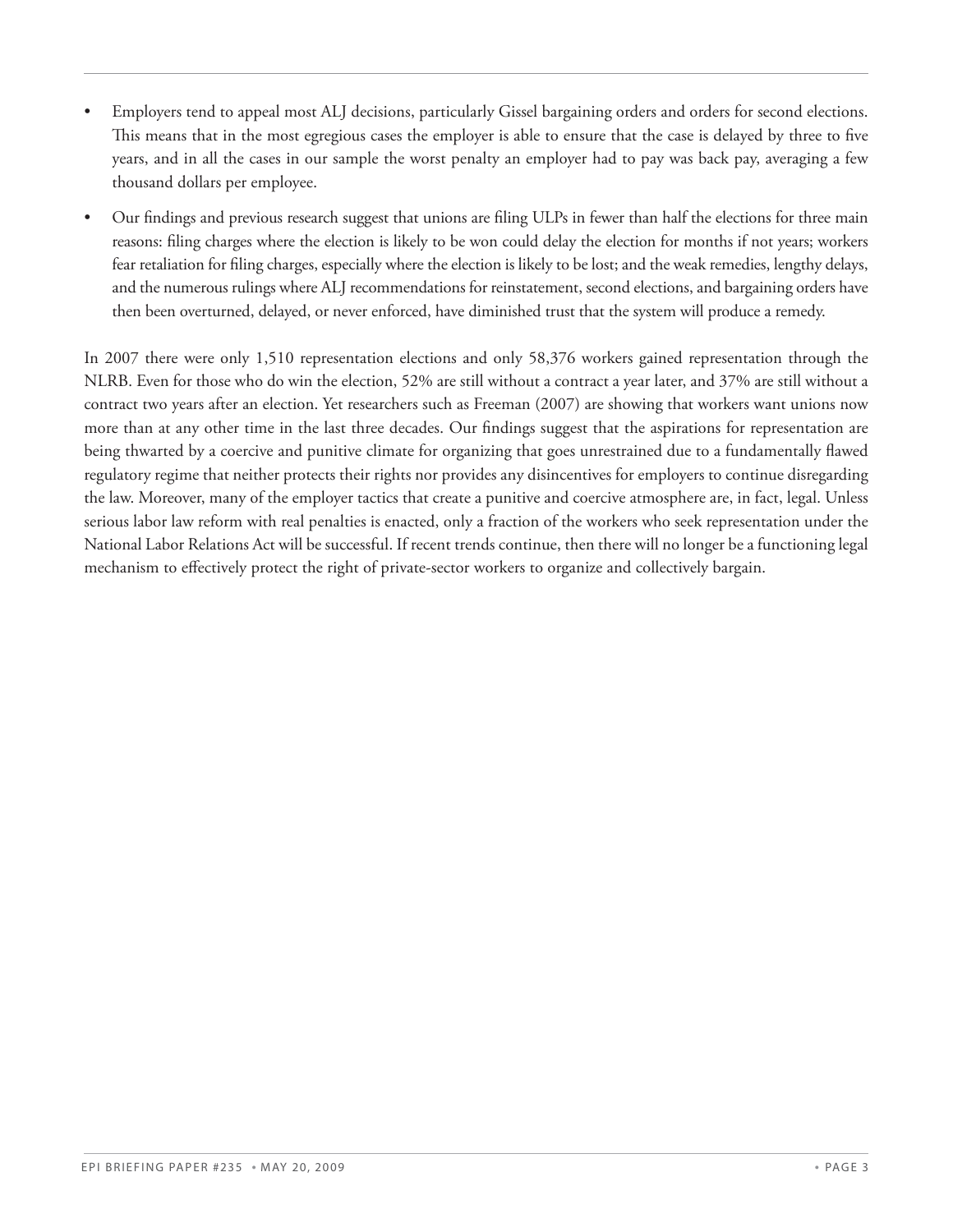In a nation where union density stands at 12.4%, it is easy to forget that the majority of U.S. workers want unions. In fact, more workers would choose to be unionized if given the opportunity than at any time in the last 30 years. According to Richard Freeman (2007) the percent of the non-managerial workforce who say they would vote for a union has been steadily increasing from 30% in the early 1980s, to almost 40% in the mid-1990s, reaching 53% in 2005. Based on his estimates, if all workers who wanted a union were actually given the opportunity they desired, then as of 2005 union density would have been as high as 58% (BLS 2007; Freeman 2007). Yet, in 2009, the overwhelming majority of workers who want unions do not have them. The majority also believes that, due to employer opposition, they would be taking a great risk if they were to organize (Hart 2007). For these workers, the right to organize and bargain collectively—free from coercion, intimidation, and retaliation—is at best a promise indefinitely deferred.

 Since the rise of the union-avoidance industry in the 1970s (Smith 2003), we have witnessed a significant increase in the intensity and aggressiveness with which private-sector employers have opposed organizing efforts in their firms. As companies have globalized and restructured, corporate anti-union strategies have become more sophisticated, through resorting to implied or real threats of ownership change, outsourcing, or contracting out in response to nearly every organizing campaign (Bronfenbrenner 1994; 2000; Compa 2004; Logan 2006).

The combination of deregulation, investor-centered trade and investment policies, and an underfunded and disempowered National Labor Relations Board (NLRB) appears to have emboldened employers to act with increasing disregard for the National Labor Relations Act (NLRA). Long-time "union free" companies such as Wal-Mart, Coverall North America, and Cintas have been able to accelerate their anti-union efforts on multiple fronts because of the dysfunction and ineffectiveness of our labor law regime (Ruckelshaus 2007; Compa 2004). As labor historian Nelson Lichtenstein (2008, 1,492) explains, between 1998 and 2003 unions filed 288 unfair labor practices against Wal-Mart alone:

These included forty-one charges claiming improper firings, forty-four instances in which Wal-Mart threatened employees if they joined a union, fifty-nine charges involving improper surveillance, and another fifty-nine asserting that Wal-Mart illegally interrogated its associates to determine their views on sensitive labor related issues. In all, ninety-four of these complaints were weighty enough to generate a formal NLRB complaint against the corporation.

What distinguishes the current organizing climate from previous decades of employer opposition to unions? The primary difference is that the most intense and aggressive anti-union campaign strategies, the kind previously found only at employers like Wal-Mart, are no longer reserved for a select coterie of extreme anti-union employers. In examining NLRB documents we discovered dozens of employers similar to Earthgrains—companies with a history of maintaining a stable collective bargaining relationship with the majority of their workforce—making a dramatic shift in how they respond to union organizing efforts. When faced with an organizing campaign in its London, Kentucky plant in the summer of 2000, Earthgrains unleashed a relentless campaign of threats, interrogations, surveillance, harassment, and intimidation against the union.<sup>2</sup> The charges against Earthgrains included videotaping workers as they spoke to union representatives; maintaining and showing to workers a list that supposedly revealed how other workers were going to vote; interrogating workers about whether they or their co-workers supported a union; threatening to fire workers for union activity; managers forcibly removing union literature from the hands of employees while they were on break; threatening to eliminate entire shifts, take away retirement plans, or gain-sharing benefits if the union won in the plant; telling the workers the union would go on strike as soon as the election was won; and promising improvements in benefits and a committee to resolve grievances if the union lost (Ahearn 2000).

The corporate anti-union strategy used in the Earthgrains campaign had an enormous emphasis on interrogation, surveillance, harassment, threats, and fear. Whereas these aggressive tactics have normally been associated with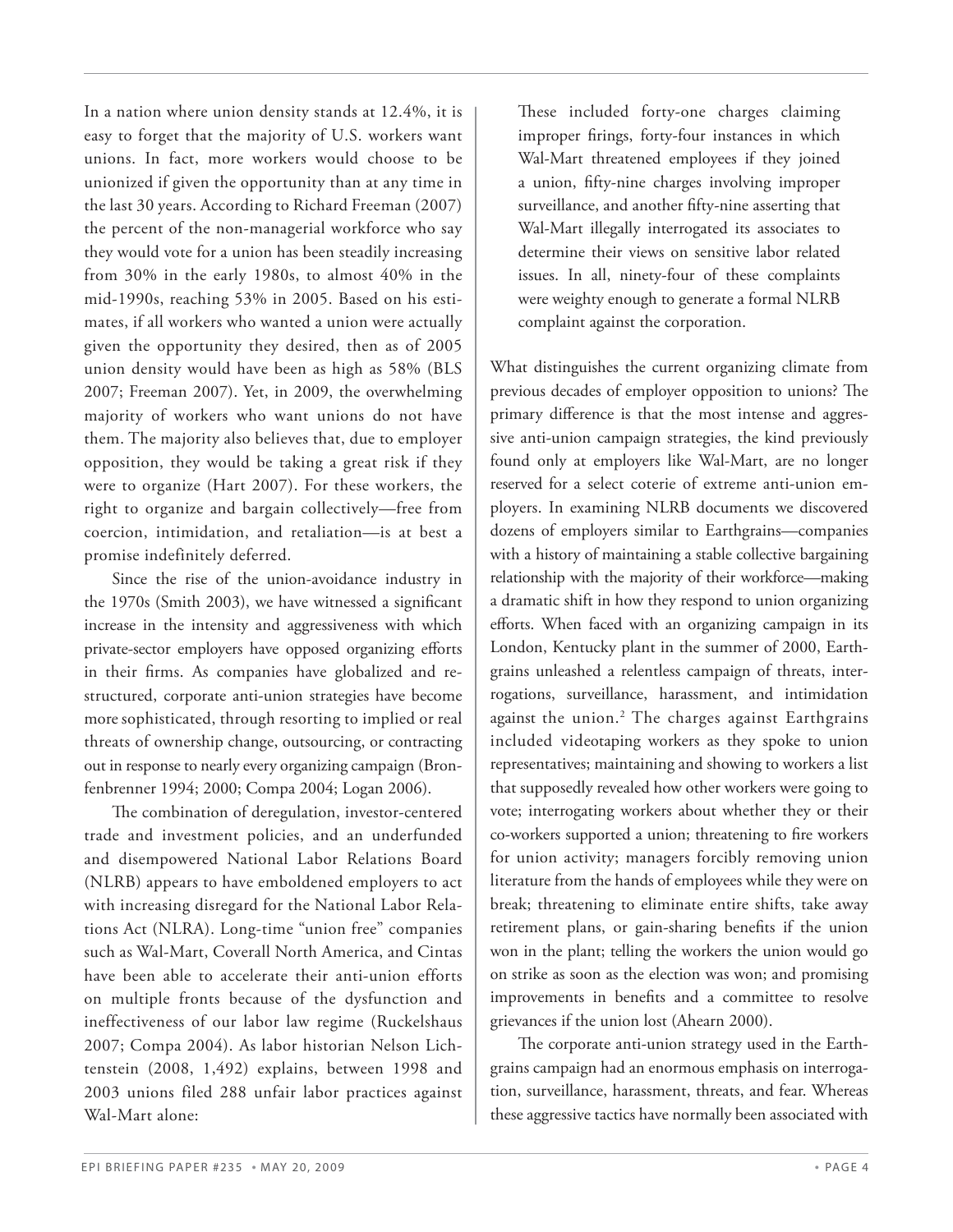only the most extremely anti-union firms, the examples of Earthgrains and similar employers demonstrate that trend is changing. These trends show us that in today's organizing climate, even employers with no prior history of waging war against unions are increasingly running extremely aggressive anti-union campaigns with great success.

The changing behavior by companies such as Earthgrains raises several key questions critical to the labor policy debate currently before Congress. Has the nature and intensity of employer opposition changed over the last decade? Has the NLRB or the court system changed their interpretation or enforcement of the law in ways that might account for these changes in employer behavior? How does labor law need to be reformed in order to restore the promise embodied in Section 7 of the NLRA that workers have the right to organize and bargain first agreements?

 For the past 20 years the primary focus of my research agenda has been to answer just these kinds of questions through a series of empirical studies examining the role of employer behavior and NLRB practice and policy in determining NLRB election certification of election outcomes. Combined, this research makes up the only extant national data on legal and illegal employer behavior during union election campaigns over time, controlling for election environment, company characteristics, union tactics, and bargaining unit demographics.<sup>3</sup> This report is the product of my most recent study, which set out both to update my earlier work and expand on it by doing a full Freedom of Information Act request (FOIA) from the NLRB for all unfair labor practice documents relating to the election sample.

# **Methodology and data**

This study examines employer behavior in NLRB elections in the private sector as well as the process for filing charges of unfair labor practices to protect workers' rights to organize free from coercion, intimidation, and retaliation from employers.<sup>4</sup> It is based on a random sample of 1,004 NLRB campaigns taken from the full population of all certification elections in units with 50 or more eligible voters between January 1, 1999 and December 31, 2003 (BNA Plus 2000; 2002; 2004).<sup>5</sup> (Hereafter, this paper will refer to this broad set of 1,004 elections as the "NLRB

election sample.") Using in-depth surveys with the lead organizer conducted by mail, phone, or email, personal interviews, documentary evidence, and electronic databases, we compiled detailed data on election background, organizing environment, bargaining unit demographics, company and union characteristics and tactics, and election and first contract outcomes.

 We believe that the methods we used have been proven to be the most effective means for collecting data on employer behavior in organizing campaigns (see Appendix). It would be preferable if scholars could interview workers in the aftermath of each organizing campaign and find out how the employer campaign had affected their vote. However, as indicated by the paucity of this kind of research on any scale, there are significant barriers to conducting such research. Most obvious is that the same climate of fear and intimidation that surrounds the certification election would influence how workers would respond to any survey. Workers would fear that the employer would figure out how they were answering the survey, just as they seemed able to determine which way workers intend to vote in elections. It would be extremely difficult to gain approval for such research from any university human subjects institutional review board because of the risks to the worker. The second problem is a matter of scale. Getting even modest funding for research on organizing is extremely difficult, but to conduct a study that would be representative of a broad enough cross-section of workers from different kinds of industries, unions, and employer campaigns would require an extremely large sample and a very labor intensive survey process, with the probability of a very small return rate. So instead, most research involves individual voter studies that poll unorganized workers about how they think employers would react to an organizing attempt.

 Some critics have raised questions as to the reliability of union organizers as a data source. This question is answered by the consistency of our findings over time and by the fact that the organizer findings have been confirmed repeatedly by NLRB decisions and transcripts, primary campaign documents, first contracts, and newspaper reports. Also, it is simply not possible to use employers as an alternate source. As we have demonstrated in previous studies, the overwhelming majority of employers are engaging in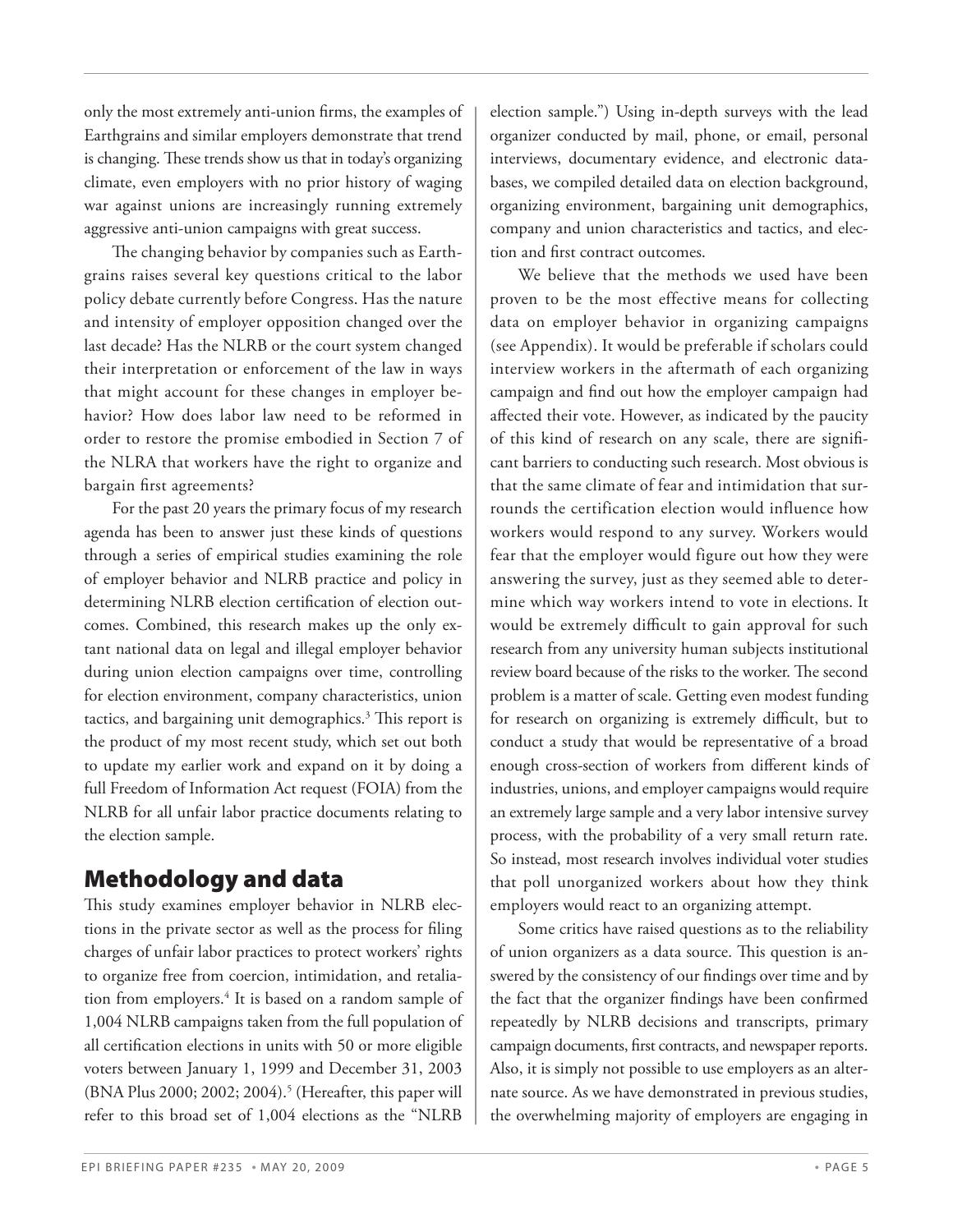at least one or more illegal behaviors (at minimum 75% of the employers in the current sample are alleged to have committed at least one illegal action). Not only would it be next to impossible to get employers to complete surveys in which they honestly reported on illegal activity, but that kind of question would not be permitted by university institutional review boards since it might put the subjects at risk of legal action. Our past survey research has shown that surveying lead organizers, combined with collecting supporting documentary evidence (such as employer and company campaign literature, newspaper articles, campaign videos, unfair labor practice documents, and on-line information about company strategy, ownership, and financial conditions) is a reliable method for answering these questions. We decided, however, that we would impose an even higher standard on the research data. Instead of sending out a one-time FOIA request to the NLRB based on whatever surveys were returned and accepting whatever documents we received, we made it a priority to get all available unfair labor practice documents for every case in our sample whether or not a survey was returned. This then would be the first comprehensive database examining the current practice of the NLRB in processing ULP charges, all the way from charge sheets through court decisions. Equally important, for those cases where we had both survey data and unfair labor practice data, we would be able to analyze the relationships between employer behavior, election outcomes, and the processing of ULP charges, and the implication of these relationships for the labor law reform debate.

 Surveys were completed for 562 of the 1,004 cases in the sample, for a response rate of 56% (**Table 1**). We refer to these data as our "survey data" and the full sample of 1,004 cases as the "NLRB election sample." Furthermore, we were able to collect corporate ownership structure information—such as parent company name and base country; non-profit or for-profit status; whether the company is publicly or privately held; countries or regions of sites, operations, suppliers and customers; whether other units or sites are unionized—for all of the cases, and at least partial financial information for 75% of those in our sample. We also ran summary statistics across several key variables, such as union and industry, to ensure that the sample was representative of the population of all NLRB

certification elections in units of 50 or more voters that took place in 1999-2003 (BNA Plus 2003; 2004).

# **Unfair labor practice documents**

We collected unfair labor practice documents from the NLRB for two purposes. First, we wanted to know whether the same trends we were finding in the most egregious behavior in the organizer surveys would reflect the most common allegations found in the ULP charges filed and upheld in whole or in part in settlements and NLRB dispositions. Second, we wanted to document NLRB practice and function in processing ULP charges in the current organizing climate, and the implications that their current methods and practices have for labor law reform.

 Our goal in this process was to collect the full spectrum of ULP documents relating to each election in our sample. To do this, we first obtained data from the NLRB Case Activity Tracking System (CATS) to prepare a Freedom of Information Request for all legal documents relating to unfair labor practices tied to the elections in our sample. The request specifically included charge sheets, letters of withdrawal, no merit determinations, settlement agreements, complaints, Administrative Law Judge decisions, NLRB decisions, court decisions, and all other related documents for the elections in our sample. For those cases that had been closed because more than six years had passed, we requested and received the charge sheet and a letter from the NLRB outlining the disposition of the case.7 Once surveys had been returned, we also sent an amended FOIA request that included all the cases in our survey sample where organizers reported a ULP charge had been filed but the ULP did not show up in the CATS database, either because of a change in the company name or a data-entry error in the database. We have gotten responses from every region of the NLRB, covering 99% of our original FOIA request sample and 98% of the amended request from the survey sample.<sup>8</sup>

 Given the extent of the ULP documents received, it might seem that they, rather than organizer survey responses, should be used as the sole or preferred measure of illegal employer behavior. However, as previous research has shown (Bronfenbrenner 1997b; 2000; Compa 2004) while unfair labor practice prosecutions can help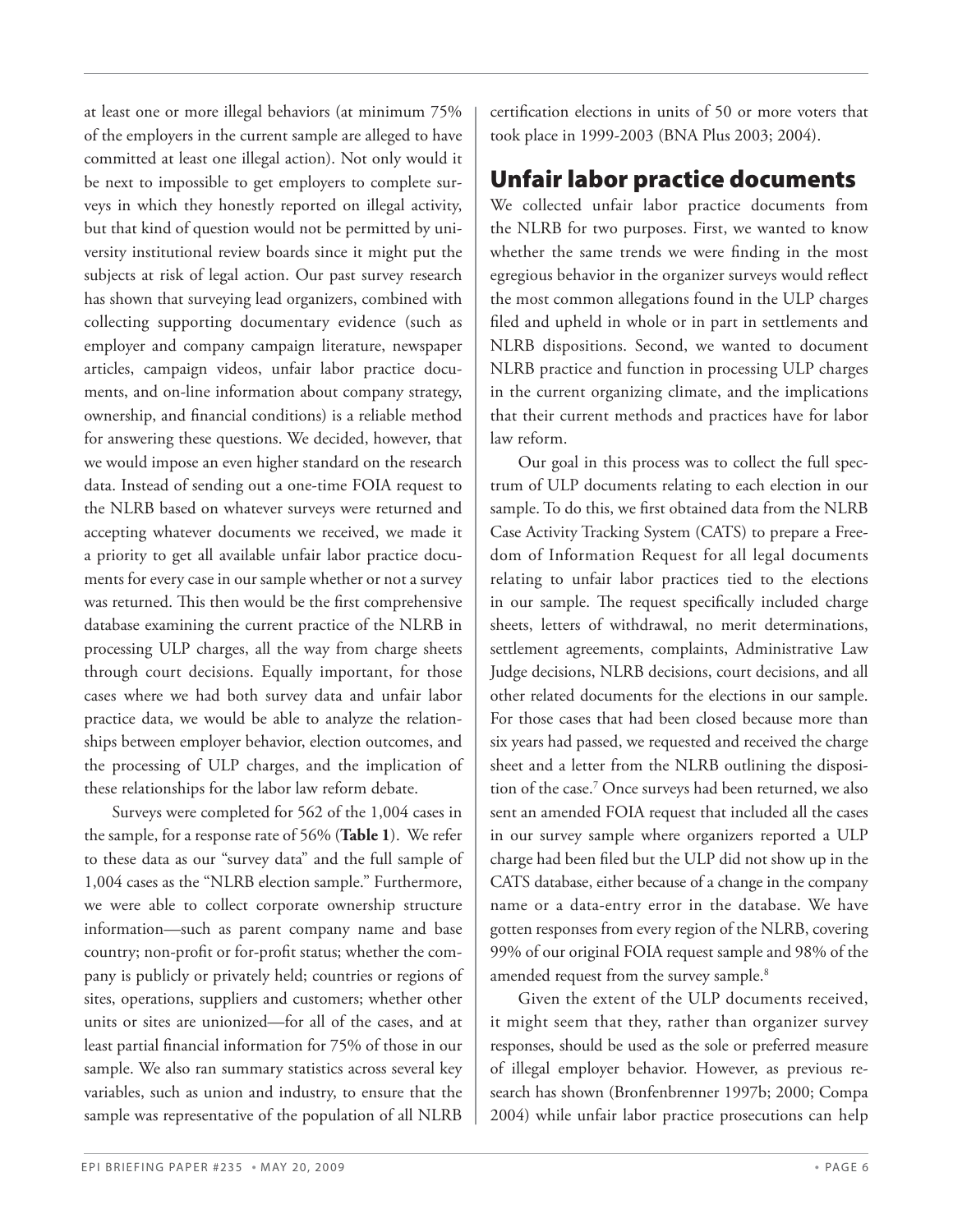#### **TABLE 1**

#### **Summary data from NLRB election survey and unfair labor practice data collection**

|                                                                       | <b>All years</b> | 1999           | 2000           | 2001           | 2002           | 2003        |
|-----------------------------------------------------------------------|------------------|----------------|----------------|----------------|----------------|-------------|
| Number of elections in total sample                                   | 1,004            | 248            | 218            | 198            | 174            | 165         |
| Percent of total sample                                               | 100%             | 25%            | 22%            | 20%            | 17%            | 17%         |
| Percent win rate in sample                                            | 45               | 41             | 45             | 43             | 47             | 48          |
| Survey data                                                           |                  |                |                |                |                |             |
| Percent surveys returned                                              | 56%              | 50%            | 49%            | 64%            | 55%            | 67%         |
| Percent by mail                                                       | 39               | 48             | 39             | 43             | 33             | 32          |
| Percent by phone                                                      | 26               | 27             | 23             | 21             | 26             | 32          |
| Percent by Web                                                        | 33               | 22             | 38             | 34             | 38             | 33          |
| Percent by fax                                                        | 2                | $\overline{2}$ | $\mathbf{1}$   | $\overline{2}$ | 3              | 3           |
| Percent win rate for returns                                          | 47               | 47             | 49             | 44             | 53             | 45          |
| ULP data - full sample                                                |                  |                |                |                |                |             |
| Percent of sample with ULP charges                                    | 40%              | 32%            | 44%            | 40%            | 43%            | 42%         |
| Total response rate from FOIA<br>(for all elections with ULP charges) | 98               | 100            | 98             | 96             | 96             | 96          |
| Percent full documents received                                       | 57               | 23             | 41             | 65             | 84             | 78          |
| Percent partial documents received                                    | 21               | 34             | 33             | 13             | 11             | 13          |
| Percent ULP charges confirmed but<br>documents reported destroyed     | 14               | 39             | 12             | $\overline{7}$ | $\Omega$       | $\Omega$    |
| Percent still awaiting NLRB response                                  | 5                | 5              | 10             | 9              | 4              | 4           |
| Percent no records found                                              | 3                | $\mathbf 0$    | $\overline{4}$ | 6              | $\mathbf{1}$   | 4           |
| ULP data - sample with survey responses                               |                  |                |                |                |                |             |
| Percent of sample with ULP charges                                    | 39%              | 28%            | 41%            | 38%            | 47%            | 27%         |
| Total response rate from FOIA<br>(for all elections with ULP charges) | 98               | 100            | 99             | 96             | 97             | 96          |
| Percent full documents received                                       | 58               | 19             | 41             | 65             | 85             | 76          |
| Percent partial documents received                                    | 21               | 38             | 33             | 17             | $\overline{7}$ | 15          |
| Percent ULP charges confirmed but<br>documents reported destroyed     | 11               | 36             | 12             | 6              | $\mathbf 0$    | $\mathbf 0$ |
| Percent still awaiting NLRB response                                  | $\overline{7}$   | 6              | 10             | 6              | 7              | 4           |
| Percent no records found                                              | $\overline{4}$   | 0              | $\overline{4}$ | 6              | 2              | 6           |

**SOURCE:** Bronfenbrenner's survey of NLRB elections 1999-2003; Bronfenbrenner's analysis of NLRB ULP documents, 1999-2003 NLRB election sample.

capture the nature and intensity of employer opposition to union activity, and while monitoring ULPs over time can help track changing patterns in employer behavior, ULPs are inadequate for measuring the totality of employer behavior.

First, unions are hesitant to file charges when there is a high probability that they are going to win the election because the employer can use the ULP charges to indefinitely delay or block the election. Even in the case of discharges for union activity (one of the most egregious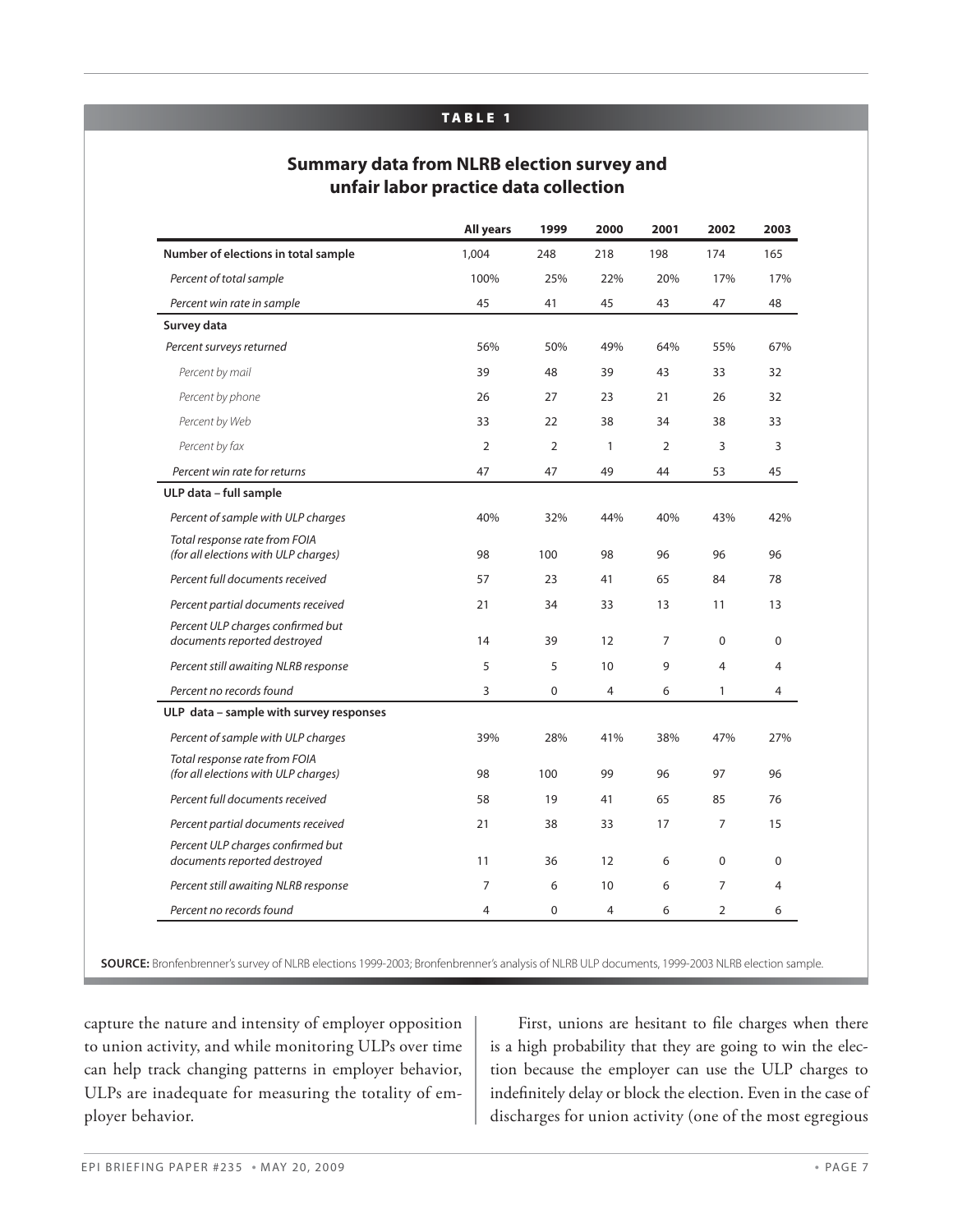ULPs), unions often wait until after the election (as long as it is within the six-month filing period) to see if they are able to negotiate reinstatement before filing a charge. Given the long time that it takes to litigate a ULP case to conclusion, and the relatively weak relief available even for employees who ultimately win their cases, the statutory scheme does not provide strong incentives for workers to pursue such charges. As Lance Compa (2004, 68) explains:

In practice, many discriminatory discharge cases are settled with a small back-pay payment and workers' agreement not to return to the workplace. At a modest cost and with whatever minor embarrassment comes with posting a notice, the employer is rid of the most active union supporters, and the organizing campaign is stymied.

Alternatively, in cases where the union lost the election badly, organizers reported to us that they had considerable difficulty getting workers to come forward and testify because they were afraid of retribution from the employer. Furthermore, workers are keenly aware that even in cases with egregious employer violations, the most likely penalty is a posting and a small amount of back pay, which could take more than two years from filing the charge to a final Board decision to collect (Organizer interviews 2008; Compa 2004). Therefore, the incentive to pursue such cases is limited.

 And finally many union ULP victories are not captured in NLRB or court determinations but rather in informal settlements that occur after charges are filed but before the merit determination (the issuance of a formal complaint by the NLRB's general counsel) takes place, or after the election as part of the first contract process. Thus, with less than half of all illegal employer violations captured by ULPs, they are best used in combination with other measures to assess the totality of the changing nature of employer opposition.

### **The decline of organizing under the NLRB**

In 1970, 276,353 workers organized through NLRB elections. There were a total of  $7,733$  elections that year. The win rate was 55%, and 49% of the eligible voters eventually gained union representation. Outside of several thousand railway and airlines employees who would have organized that year under the Railway Labor Act, and construction and entertainment industry workers who have rarely organized through the traditional NLRB process due to the short-term nature of their employment markets, those 276,353 workers represented close to the totality of the private-sector workforce organizing that year (Pavy 1994). The 1970s also saw the beginning

|  |  | <b>NLRB representation elections, 1999-2007</b> |
|--|--|-------------------------------------------------|

**TABLE 2**

| Year | <b>Number of</b><br>elections | Percent<br>win rate | <b>Number of</b><br>eligible voters | <b>Number in</b><br>elections won | <b>Percent of voters</b><br>in elections won |
|------|-------------------------------|---------------------|-------------------------------------|-----------------------------------|----------------------------------------------|
| 1999 | 3,108                         | 52%                 | 243,720                             | 106,699                           | 44%                                          |
| 2000 | 2,826                         | 53                  | 212,680                             | 93,346                            | 44                                           |
| 2001 | 2,361                         | 54                  | 193,321                             | 68,718                            | 36                                           |
| 2002 | 2,724                         | 59                  | 189,863                             | 72,908                            | 40                                           |
| 2003 | 2,351                         | 58                  | 150,047                             | 77,427                            | 52                                           |
| 2004 | 2,363                         | 59                  | 166,525                             | 84,838                            | 51                                           |
| 2005 | 2,137                         | 61                  | 125,305                             | 64,502                            | 52                                           |
| 2006 | 1,657                         | 61                  | 112,598                             | 59,841                            | 53                                           |
| 2007 | 1,510                         | 61                  | 101,709                             | 58,376                            | 57                                           |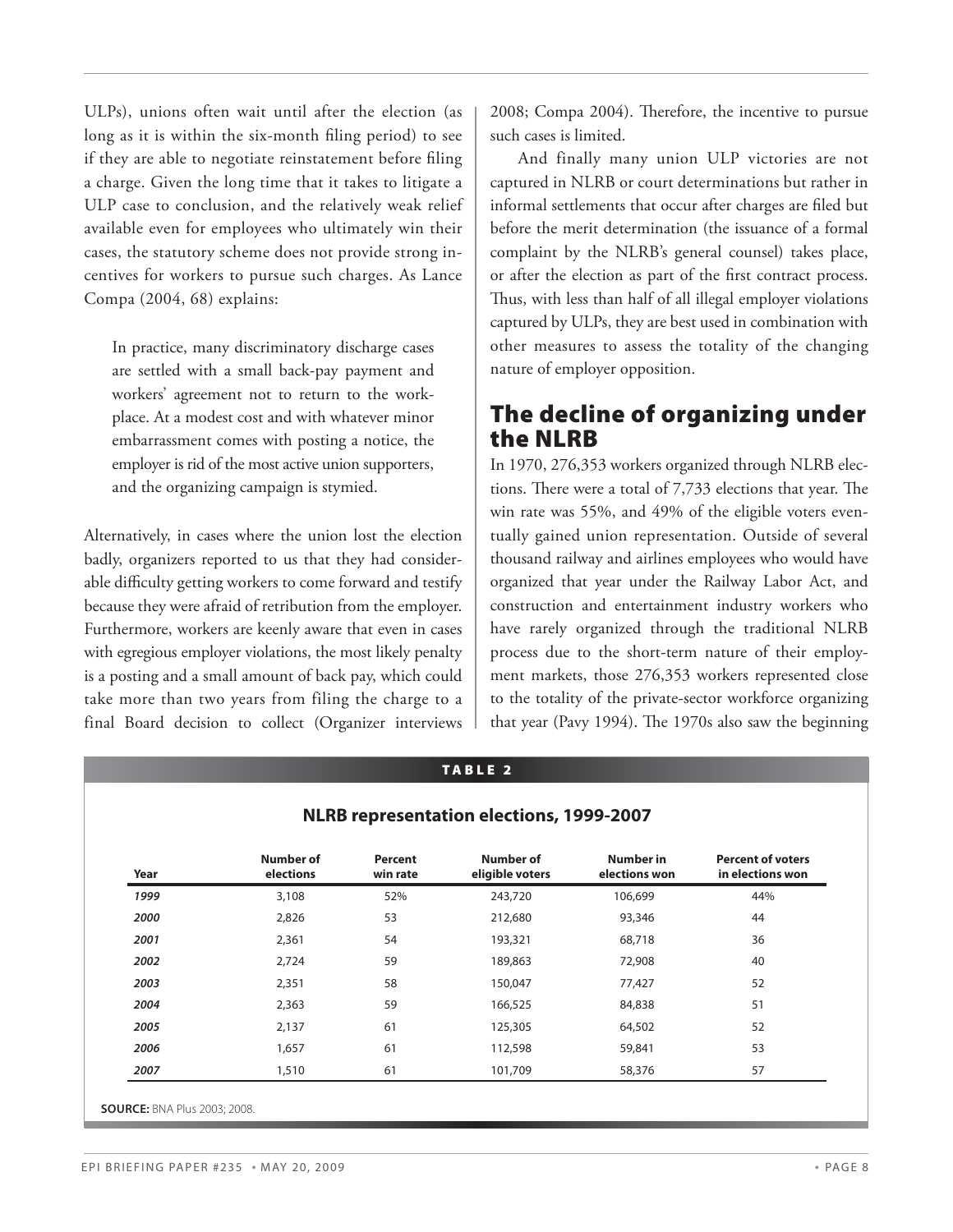of the first big wave of organizing in the public sector. Although there are no official records of the total number of public-sector workers organized in the 1970s, we can assume that at least 50,000 to 100,000 new publicsector workers were added each year. Still, the majority of workers who organized into unions did so through the NLRB (Bronfenbrenner and Juravich 1995).

By 1987, when I conducted my first study of employer behavior, unions won only 1,610 elections out of 3,314 (49%), and the number of workers organized under the NLRB had plummeted to 81,453 (Pavy 1994). The NLRB as a means to organize was already in grave danger.

 Twenty years later in 2007, the number of workers newly obtaining union representation through all possible mechanisms averaged somewhere between 600,000-800,000 workers a year.9 At least 400,000 are public sector, 7,000- 25,000 are under the Railway Labor Act depending on the year, and the rest are in the private sector. But as explained in **Table 2**, a diminishing portion, now less than 20%, of new workers organized in the private sector are using the means established for them by law to organize the National Labor Relations Act.

 In 2007, out of 101,709 workers who voted in NLRB elections, only 58,376 workers wound up with union representation. For years fewer and fewer workers have tried to use the NLRA, and fewer have been successful.<sup>10</sup> That is not to say that hundreds of thousands of workers, if not millions, are not trying to organize under the NLRB. To the contrary, many begin the NLRB process but eventually give up along the way because the odds are so stacked against them. Based on these findings and those discussed above, we conclude that the certification election process, as established by the Taft-Hartley Act and as it has been enforced by the NLRB and the courts, has failed to function as the legislation was originally intended. As mentioned earlier, opinion polling has consistently shown that the majority of private-sector workers want unions, but they do not see a safe and viable means to get representation (Freeman 2007; Hart 2005). Without reform, the NLRA no longer serves as a viable mechanism for workers to obtain union representation. Our findings explain why this is so.

### **Threats, interrogation, promises, surveillance, and retaliation for union activity**

Over the last two decades there has been a gradual evolution in employer tactics during NLRB certification election campaigns. In the 1970s and 1980s, employers took the initiative, hiring consultants and pulling together many of the basic elements of the anti-union "tool-kit" that still make up the core of most employers' strategies today. But these tactics have not remained constant. Over time they have changed in both sophistication and intensity as employers adapted to changing economic, trade, and investment climates as well as changes in the political and regulatory environment. Similarly, as unions made strategic responses to these same changes, employers responded in kind with new initiatives to counter them.

**Table 3** provides summary statistics on the full range of employer behavior data we collected in the NLRB survey. These findings capture the breadth and extent of employer opposition to organizing while also suggesting how employers continuously capitalize on the changing environment and use it to their advantage. We have grouped these tactics into the following categories: threats, interrogation, and surveillance; fear, coercion, and violence; retaliation and harassment; promises, bribes, and improvements; election interference; and public campaigns.

 In combination, these numbers reveal a chilling pattern. First, they show that the overwhelming majority of employers—either under the direction of an outside management consultant or their own in-house counsel are running aggressive campaigns of threats, interrogation, surveillance, harassment, coercion, and retaliation. Second, these tactics, both individually and in tandem, are part of a highly sophisticated, carefully crafted strategy that has withstood the test of time.

 Under the free speech provisions of the NLRA, employers have control of the communication process, and as shown in Table 3, in today's organizing climate they take full advantage of that opportunity to communicate with their employees through a steady stream of letters, leaflets, emails, digital electronic media, individual one-on-one meetings with supervisors, and mandatory captive-audience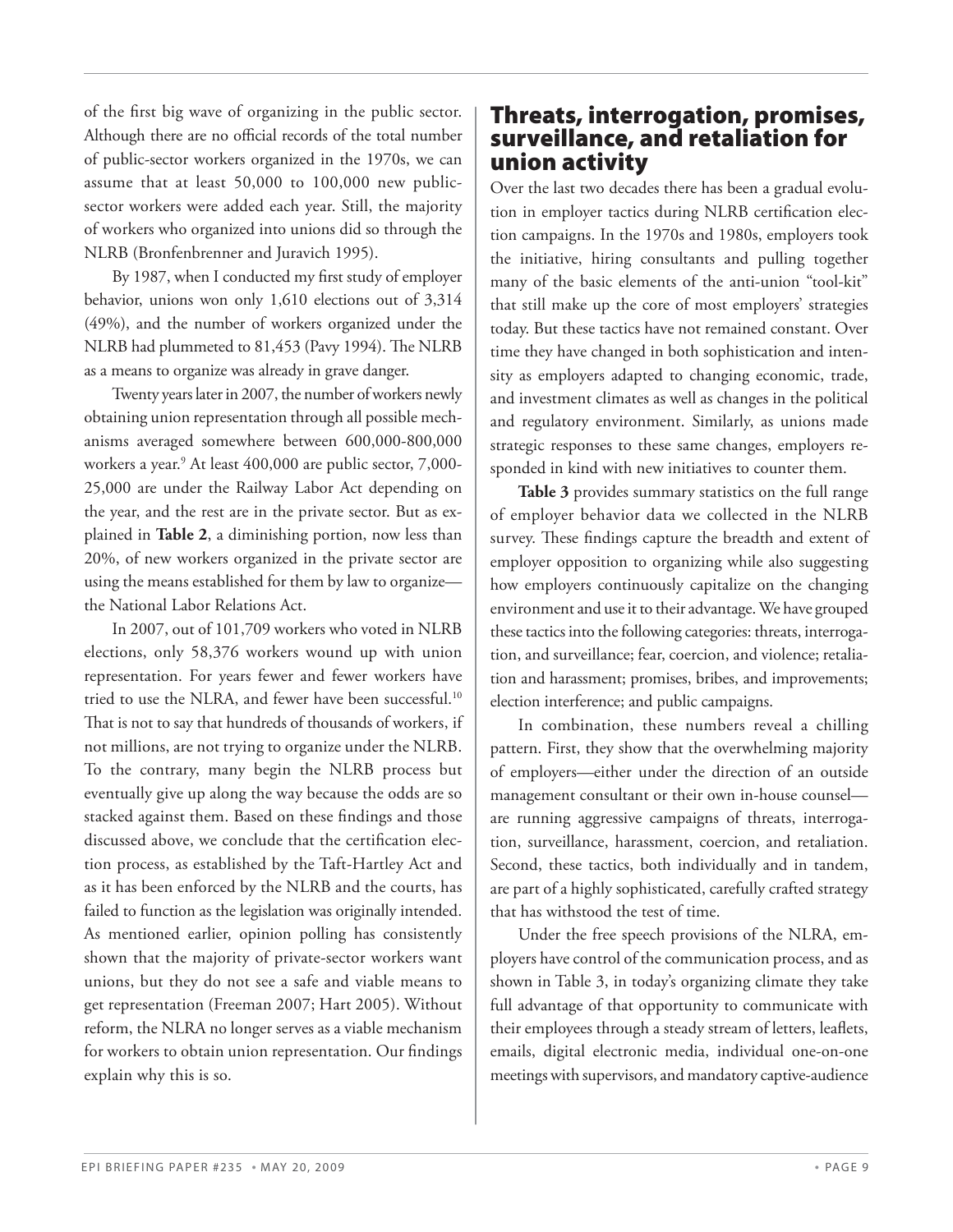#### **TABLE 3**

# **Employer tactics in NLRB elections, 1999-2003**

|                                                          |                                        |           | Election win rate when employer tactic: |
|----------------------------------------------------------|----------------------------------------|-----------|-----------------------------------------|
|                                                          | <b>Percent or mean</b><br>of elections | used      | not used                                |
| Employer mounted a campaign against the union            | 96%                                    | 48%       | 72%                                     |
| Hired management consultant                              | 75%                                    | 43%       | 52%                                     |
| Employer use of threats, interrogation, and surveillance |                                        |           |                                         |
| Held captive audience meetings                           | 89%                                    | 47%       | 73%                                     |
| Number of meetings                                       | 10.4                                   |           |                                         |
| More than 5 meetings                                     | 53%                                    | 47%       | 48%                                     |
| Mailed anti-union letters                                | 70%                                    | 46%       | 59%                                     |
| Number of letters                                        | 6.5                                    | $\bar{a}$ |                                         |
| More than 5 letters                                      | 28%                                    | 49%       | 45%                                     |
| Distributed anti-union leaflets                          | 74%                                    | 46%       | 59%                                     |
| Number of leaflets                                       | 16.2                                   |           |                                         |
| More than 5 leaflets                                     | 61%                                    | 46%       | 51%                                     |
| Used E-mail communications                               | 7%                                     | 49%       | 53%                                     |
| Used anti-union DVDs/videos/Internet                     | 41%                                    | 39%       | 57%                                     |
| Held supervisor one-on-ones                              | 77%                                    | 48%       | 56%                                     |
| One-on-ones at least weekly                              | 66%                                    | 48%       | 54%                                     |
| Used them to interrogate workers                         | 63%                                    | 49%       | 51%                                     |
| Used them to threaten workers                            | 54%                                    | 49%       | 50%                                     |
| Used any type of surveillance                            | 14%                                    | 58%       | 48%                                     |
| Used electronic surveillance                             | 11%                                    | 57%       | 49%                                     |
| Attempted to infiltrate organizing committee             | 28%                                    | 44%       | 51%                                     |
| Interrogated workers about union activity                | 64%                                    | 49%       | 52%                                     |
| Threatened cuts in benefits or wages                     | 47%                                    | 51%       | 48%                                     |
| Threats of plant closing                                 | 57%                                    | 45%       | 53%                                     |
| Actually closed plant after the election                 | 15%                                    | 56%       | 44%                                     |
| Threatened to file for bankruptcy                        | 3%                                     | 63%       | 49%                                     |
| Filed for bankruptcy                                     | 0%                                     | 50%       | 50%                                     |
| Threatened to report workers to INS                      | 7%                                     | 34%       | 51%                                     |
| Actually referred workers to INS                         | 1%                                     | 17%       | 50%                                     |
| Made random document checks                              | 3%                                     | 56%       | 49%                                     |
| Fear, coercion, and violence                             |                                        |           |                                         |
| Employer used events of 9/11 or national security        | 2%                                     | 57%       | 50%                                     |
| Used guards, put up security fencing, or cameras         | 14%                                    | 50%       | 50%                                     |
| Brought police into the workplace                        | 21%                                    | 46%       | 51%                                     |
| Police arrested workers on site                          | 0%                                     | 0%        | 50%                                     |
| Employer instigated violence and blamed union            | 7%                                     | 45%       | 50%                                     |
| <b>Retaliation and harassment</b>                        |                                        |           |                                         |
| Discharged union activists                               | 34%                                    | 49%       | 50%                                     |
| Number discharged                                        | 2.6                                    |           |                                         |
|                                                          |                                        |           |                                         |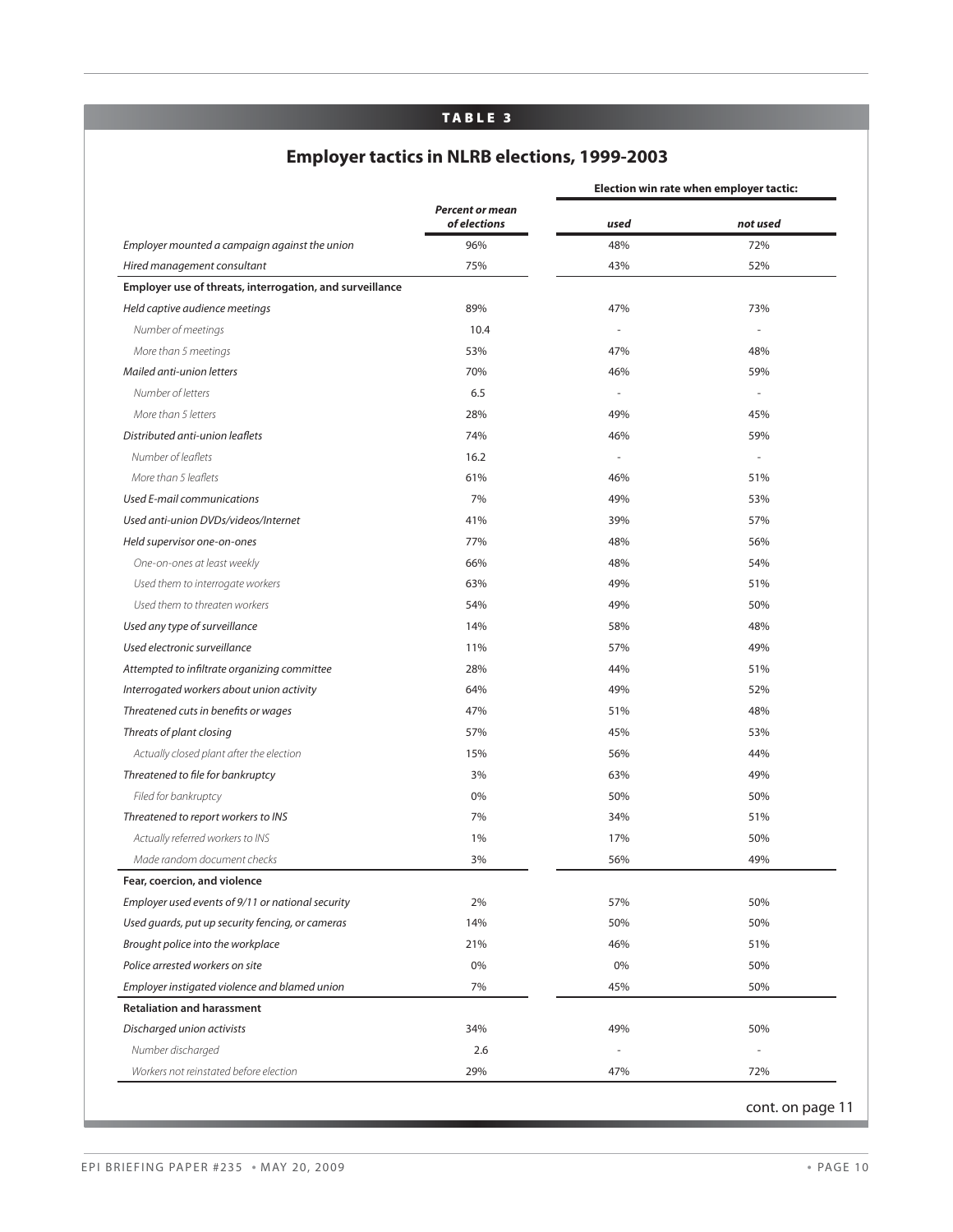#### **TA B L E 3 ( CO N T.)**

# **Employer tactics in NLRB elections, 1999-2003**

|                                                    |                                        | Election win rate when employer tactic: |          |  |  |
|----------------------------------------------------|----------------------------------------|-----------------------------------------|----------|--|--|
|                                                    | <b>Percent or mean</b><br>of elections | used                                    | not used |  |  |
| Other harassment and discipline of union activists | 41%                                    | 55%                                     | 49%      |  |  |
| Transferred pro-union activists out of the unit    | 5%                                     | 64%                                     | 49%      |  |  |
| Laid off bargaining unit members                   | 5%                                     | 50%                                     | 50%      |  |  |
| Number laid off                                    | 32.6                                   |                                         | $\sim$   |  |  |
| Contracted out bargaining unit work                | 3%                                     | 71%                                     | 49%      |  |  |
| Number of jobs contracted out                      | 34.0                                   |                                         |          |  |  |
| Alteration in benefits or working conditions       | 22%                                    | 49%                                     | 53%      |  |  |
| Promises, bribes, and improvements                 |                                        |                                         |          |  |  |
| Granted unscheduled raises                         | 18%                                    | 49%                                     | 50%      |  |  |
| Made positive personnel changes                    | 27%                                    | 47%                                     | 51%      |  |  |
| Made promises of improvement                       | 46%                                    | 44%                                     | 54%      |  |  |
| Used bribes and special favors                     | 22%                                    | 47%                                     | 51%      |  |  |
| Held company social events                         | 16%                                    | 50%                                     | 50%      |  |  |
| Established employee involvement program           | 15%                                    | 39%                                     | 50%      |  |  |
| Upgraded health & safety conditions                | 7%                                     | 43%                                     | 50%      |  |  |
| Promoted pro-union activists                       | 11%                                    | 57%                                     | 49%      |  |  |
| <b>Election interference</b>                       |                                        |                                         |          |  |  |
| Solicitation/distribution rules                    | 10%                                    | 43%                                     | 50%      |  |  |
| Employer used NLRB-like front group                | 11%                                    | 54%                                     | 49%      |  |  |
| Assisted anti-union committee                      | 30%                                    | 41%                                     | 53%      |  |  |
| Public campaign                                    |                                        |                                         |          |  |  |
| Ran media campaign                                 | 12%                                    | 43%                                     | 51%      |  |  |
| Use free mass media                                | 8%                                     | 35%                                     | 51%      |  |  |
| Purchased time on paid media                       | 3%                                     | 41%                                     | 50%      |  |  |
| Involved community leaders/politicians             | 6%                                     | 46%                                     | 50%      |  |  |
| <b>Other tactics</b>                               |                                        |                                         |          |  |  |
| Distributed pay stubs with dues deducted           | 23%                                    | 42%                                     | 52%      |  |  |
| Distributed union promise coupon books             | 22%                                    | 44%                                     | 51%      |  |  |
| Held raffles relating to union dues                | 3%                                     | 32%                                     | 50%      |  |  |
| Filed ULP charges against the union                | 3%                                     | 80%                                     | 49%      |  |  |
| Filed election objections                          | 8%                                     | 91%                                     | 46%      |  |  |
| Intensity of employer campaign                     |                                        |                                         |          |  |  |
| Number of tactics used                             | 10.9                                   | $\overline{\phantom{a}}$                |          |  |  |
| No tactics used                                    | 6%                                     | 72%                                     | 48%      |  |  |
| Weak campaign (1-4 tactics)                        | 10%                                    | 65%                                     | 35%      |  |  |
| Moderate campaign (5-9 tactics)                    | 30%                                    | 40%                                     | 52%      |  |  |
| Aggressive campaign (10 or more tactics)           | 54%                                    | 45%                                     | 55%      |  |  |

**SOURCE:** Bronfenbrenner's survey of NLRB elections, 1999-2003.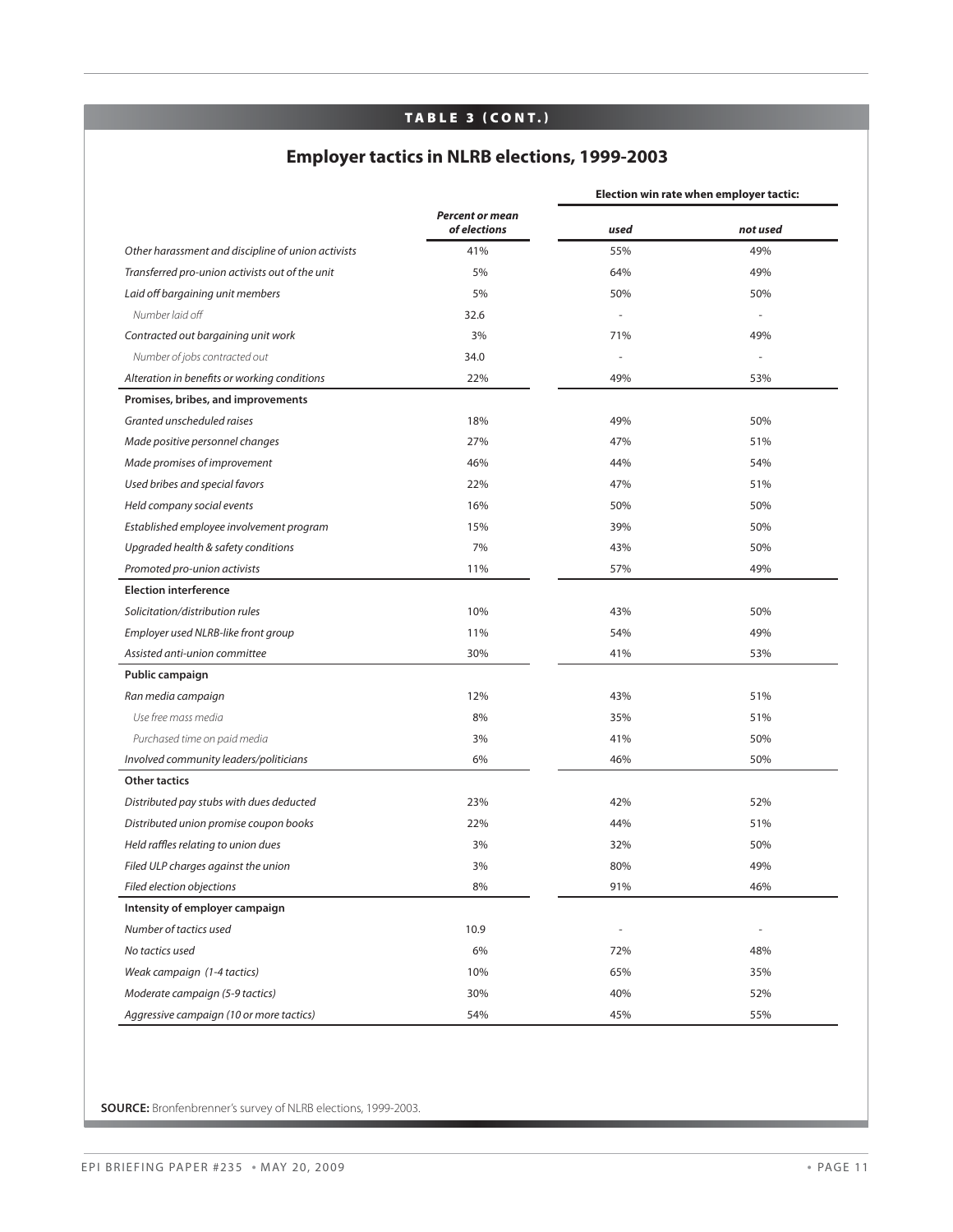meetings with top management during work time. Nearly 90% of employers use captive audience meetings, holding on average 10.4 meetings a year. Seventy-seven percent hold supervisory one-on-ones, and two-thirds hold them at least weekly throughout the campaign.

 But this is nothing new. For years these tactics have been the primary means through which companies make their case against unions (Bronfenbrenner 2000; 2004). What stands out about these data is what they tell us about how the tactics are being used. These data provide additional insight into the critical role played by supervisor one-on-ones as the primary means through which employers deliver threats and engage in interrogation. As shown in Table 3, employers use supervisor one-on-ones to threaten workers for union activity in at least 54% of campaigns and to interrogate workers about their union activity and that of coworkers in at least 63% of campaigns. In addition to interrogation, 14% of employers use surveillance, primarily electronic  $(11\%)$ , and 28% of employers attempt to infiltrate the organizing committee in order to learn more about union supporters and activity.

 Table 3 shows that these threats take many forms. Fifty-seven percent of employers make plant closing threats, and 47% threaten wage or benefit cuts. In 7% of all campaigns—but 50% of campaigns with a majority of undocumented workers and 41% with a majority of recent immigrants—employers make threats of referral to Immigration Customs and Enforcement (ICE).

We also confirmed new tactics involving fear, coercion, and violence that organizing directors say are increasingly common. They include such actions as bringing in security guards, putting up fencing, and putting in security cameras (14%), bringing in police to walk through the plant (21%), or instigating violence and trying to put the blame on the union (7%). However, despite the substantial number of police walkthroughs, none of the cases in our survey sample included any arrests, which makes the use of the police appear to be merely one more coercive strategy rather than reflecting any legitimate security concern.

 In combination, these more aggressive coercive actions—threats of plant closure, referrals to ICE, benefit cuts, police walk-throughs, turning the workplace into an

armed camp—send a clear message to workers: those who choose to move forward with the union do so at great personal risk. Employers send an even stronger message when they follow through on their threats with direct retaliation and harassment for union activity, such as when they actually refer workers to ICE (7% of all units with undocumented workers); discharge workers for union activity (34%); issue suspensions, written warnings, close supervision, and verbal abuse  $(41\%)$ ; alter benefits or working conditions  $(22\%)$ ; order layoffs  $(5\%)$ ; contract out (3%); and transfer workers (5%). It is a message heard well beyond the workplaces where the organizing campaigns take place, discouraging not only the voters in that particular campaign, but holding back others from even attempting to get a campaign off the ground (Hart 2005).

 In addition to punitive strategies, employers continue to use softer, less overtly coercive tactics such as promises of improvement (46%); bribes and special favors (22%); the use of social events (16%); or the use of employee involvement programs (15%). These tactics have commonly been the reward for supporting or cooperating with the employer campaign, and in the past they have been among the most effective employer strategies (Bronfenbrenner 1994; Rundle 1998). But it seems that in the current climate, such promises play a less central role because, as I have found in my research on global outsourcing, employers are willing and able to risk being more ruthless in their treatment of workers because they face fewer regulatory, economic, and social repercussions for doing so (Luce and Bronfenbrenner 2007; Bronfenbrenner 2000).

 Employers also engage in tactics that directly interfere with the union campaign. The most common of these is assisting the establishment of an anti-union committee (30% of the campaigns). At least  $10\%$ <sup>11</sup> of employers illegally issue rules for union communications and distribution of union materials that are different from rules applied to other organizations and activities, while 11% have individuals who pose as agents of the NLRB spread misinformation among workers.

 In this study's data, most of the more extreme employer tactics—supervisor one-on-ones at least weekly, police walk-throughs, plant closing threats, promises, bribes, or assisting the anti-union committee—are associated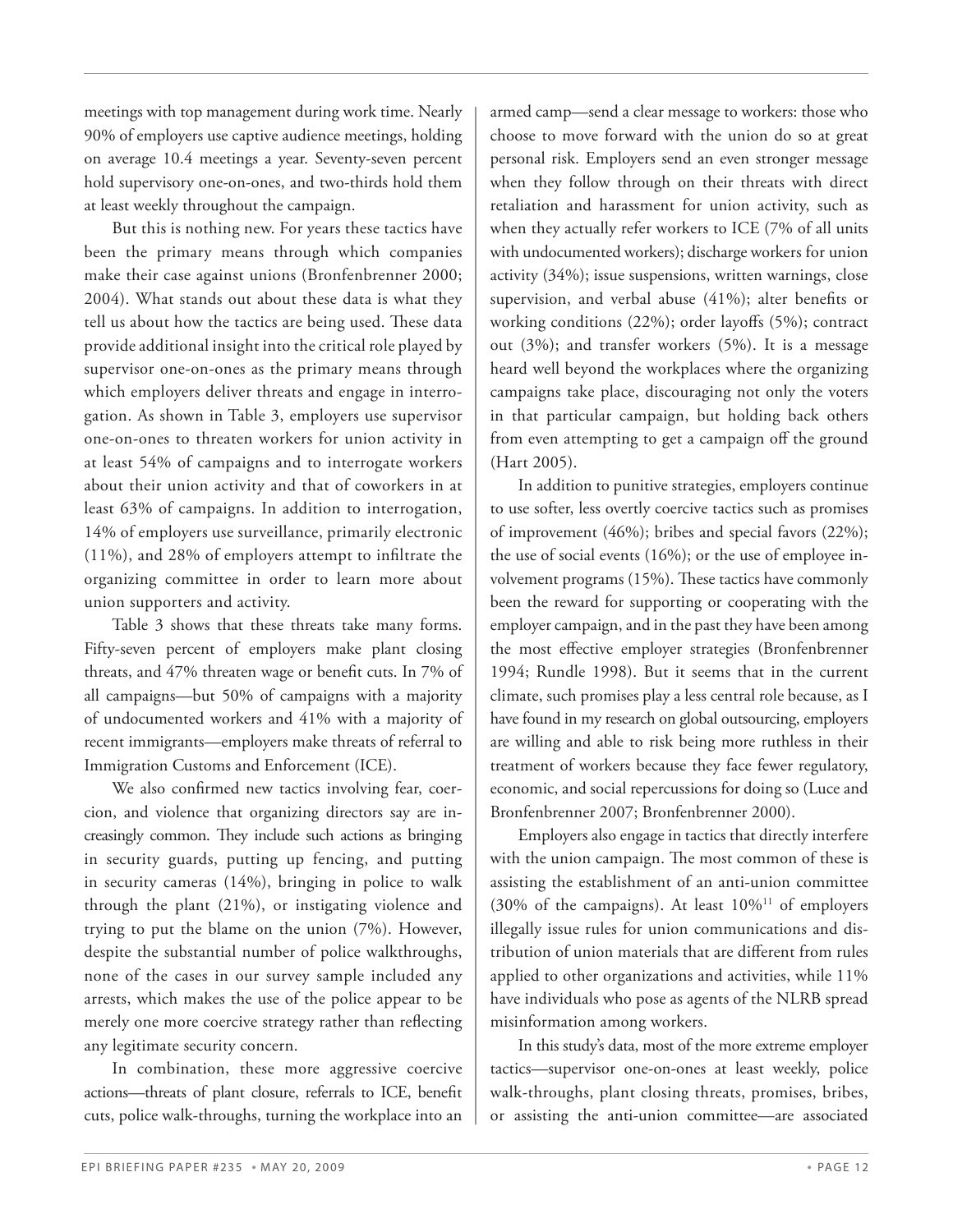#### **TABLE 4**

#### **Changes in frequency and intensity of employer tactics over time**

|                                                      | Proportion of elections tactics employed in: |         |         |           |
|------------------------------------------------------|----------------------------------------------|---------|---------|-----------|
|                                                      | 1986-87                                      | 1993-95 | 1998-99 | 1999-2003 |
| Hired management consultant                          | 72%                                          | 82%     | 76%     | 75%       |
| Employer use of threats, interrogation, surveillance |                                              |         |         |           |
| Held captive audience meetings                       | 82%                                          | 93%     | 92%     | 89%       |
| Average number of captive audience meetings          | 5.5                                          | 9.5     | 11.6    | 10.4      |
| Mailed anti-union letters                            | 80%                                          | 78%     | 70%     | 70%       |
| Average number of letters                            | 4.5                                          | 5.4     | 6.7     | 6.5       |
| Used E-mail communications                           |                                              |         | 6%      | 7%        |
| Distributed anti-union leaflets                      | 70%                                          | 81%     | 75%     | 74%       |
| Average number of leaflets                           | 6.0                                          | 10.8    | 13.3    | 16.2      |
| Held supervisor one-on-ones                          | 79%                                          | 82%     | 78%     | 77%       |
| Used electronic surveillance                         |                                              | 13%     | 6%      | 11%       |
| Used anti-union DVDs/videos/Internet                 |                                              | 63%     | 54%     | 41%       |
| Threats of plant closing                             | 29%                                          | 50%     | 52%     | 57%       |
| Actually closed plant after the election             | 2%                                           | 4%      | 1%      | 15%       |
| Threatened to report workers to INS/ICE              |                                              | 1%      | 7%      | 7%        |
| <b>Retaliation and harassment</b>                    |                                              |         |         |           |
| Discharged union activists                           | 30%                                          | 32%     | 26%     | 34%       |
| Workers not reinstated before election               | 18%                                          | 21%     | 23%     | 29%       |
| Other harassment and discipline of union activists   |                                              |         | 9%      | 41%       |
| Alteration in benefits or working conditions         |                                              | 27%     | 17%     | 22%       |
| Promises, bribes, and improvements                   |                                              |         |         |           |
| Granted unscheduled raises                           | 30%                                          | 25%     | 20%     | 18%       |
| Made positive personnel changes                      |                                              | 38%     | 34%     | 27%       |
| Made promises of improvement                         | 56%                                          | 64%     | 48%     | 46%       |
| Used bribes and special favors                       |                                              | 42%     | 34%     | 22%       |
| Held company social events                           | 4%                                           | 28%     | 21%     | 16%       |
| Established employee involvement program             | 7%                                           | 16%     | 17%     | 15%       |
| Promoted pro-union activists                         | 17%                                          | 16%     | 11%     | 11%       |
| <b>Other tactics</b>                                 |                                              |         |         |           |
| Assisted anti-union committee                        | 42%                                          | 45%     | 31%     | 30%       |
| Ran media campaign                                   | 10%                                          | 9%      | 5%      | 12%       |
| Intensity of employer campaign                       |                                              |         |         |           |
| Number of tactics used by employer                   | 5.0                                          | 8.2     | 7.2     | 10.9      |
| No tactics                                           | 0%                                           | 3%      | 3%      | 6%        |
| More than 5 tactics                                  | 38%                                          | 78%     | 63%     | 82%       |
| More than 10 tactics                                 | $0\%$                                        | 26%     | 20%     | 49%       |

**SOURCE:** See Bronfenbrenner (1994) for the 1986-87 study, Bronfenbrenner (1997b) for the 1993-94 study, and Bronfenbrenner (2000) and Bronfenbrenner and Hickey (2004) for the 1998-99 study .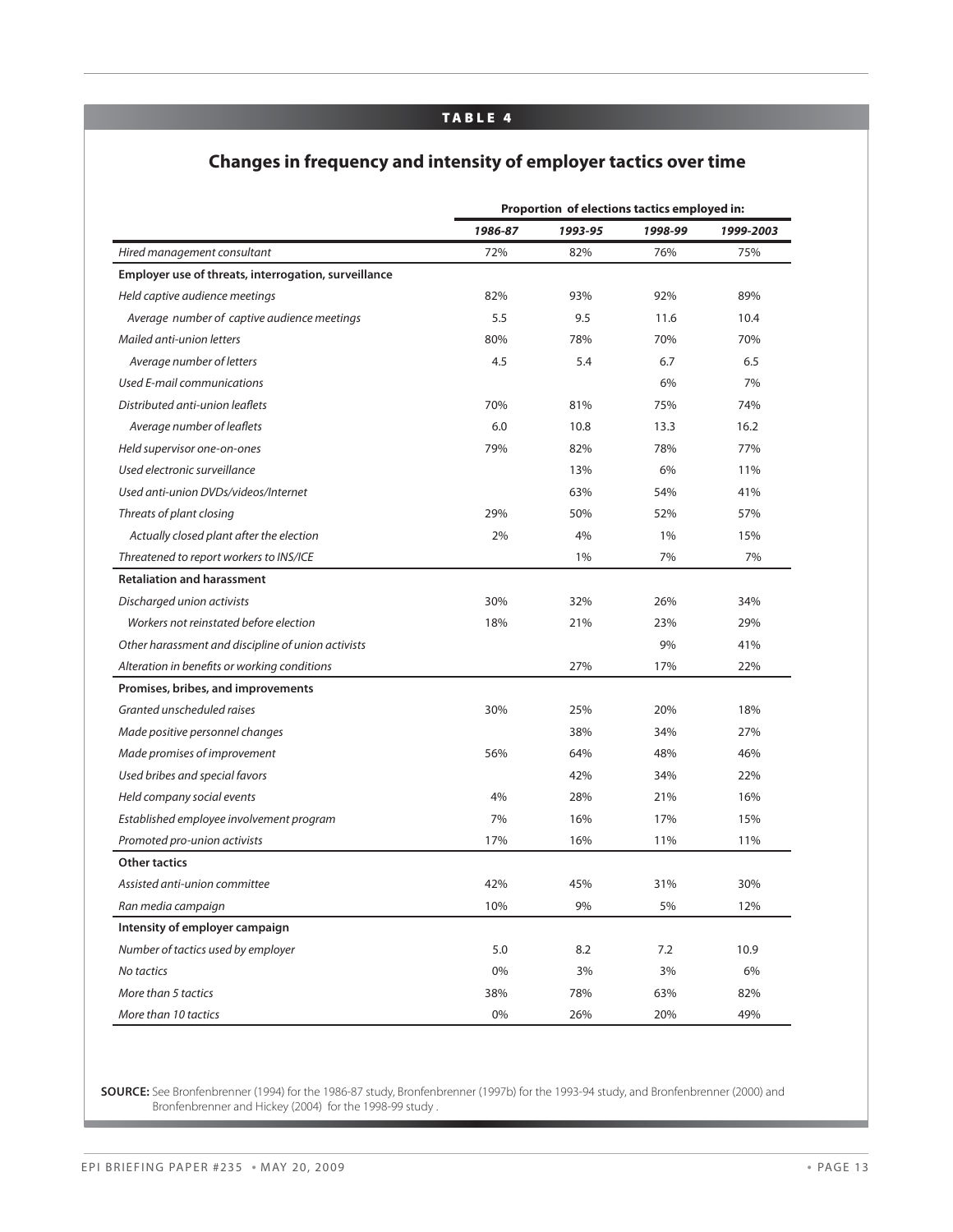with union win rates several percentage points (between 5 to 7) lower than in campaigns where they are not used. Compared to my previous studies, this gap between the win rates when tactics are utilized and when they are not has been closing (except for the most extreme tactics). This difference is most likely explained by the fact that employers are now sophisticated enough in their opposition strategies that they can often discourage union formation even without having to use these most aggressive tactics, thus only resorting to them for campaigns in which they feel the union has a good chance of winning.

# **Changes in frequency and intensity of employer tactics over time**

**Table 4** presents data on the key tactics most commonly used by employers from our studies conducted over the last 20-plus years. These include data from this study as well as 1986-87 (Bronfenbrenner 1993), 1993-95 (Bronfenbrenner 1996), and 1998-99 (Bronfenbrenner 2000). Although on the whole we find the same list of tactics-a combination of threats, interrogation, promises, surveillance, and retaliation for union activity—that employers have used for the last two decades, we find in the last several years there has been certain shifting of focus, scale, and intensity in employer campaigns. Although the use of management consultants, captive-audience meetings, and supervisor one-on-ones has remained fairly constant, more recently we have seen an increase in more coercive and retaliatory tactics such as plant closing threats and actual plant closings, discharges, harassment and other discipline, surveillance, and alteration of benefits and conditions. At the same time employers are not bothering as much with promises of improvements, as we see a gradual decrease in tactics such as granting of unscheduled raises, positive personnel changes, bribes and special favors, social events, and employee involvement programs.

 With the exception of plant closing threats (which nearly doubled by increasing from 29% in 1986-87 to 57% today) and discharged workers not being reinstated before the election (which gradually increased from 18% in 1986-87 to 29%), most of the increase in more coercive tactics occurred in the period since our last study. Discharges for union activity have increased from 26% to 34%, alterations in benefits or working conditions have

increased from 17% to 22%, and other harassment and discipline of union activists from 9% to 41%.<sup>12</sup>

 In contrast, the decline for the softer tactics began in the late 1980s or early 1990s, continuing through the present. Most of these tactics, including the granting of unscheduled raises, promises of improvement, and social events, dropped 10 to 2 percentage points, but some, including bribes and special favors, decreased as much as 20 percentage points. It seems that most employers feel less need to bother with the carrot and instead are going straight for the stick.

 Yet the employer behavior data tell a story that is more complex than simply a shift toward more coercive tactics. Our new findings also show a consistent pattern across the data, namely that threats, interrogation, surveillance, harassment, and retaliation were the most common tactics across all the campaigns surveyed.

 As Administrative Law Judge (ALJ) Paul Bogas describes in his decision regarding Rugby Manufacturing, these patterns are not random. Rugby's anti-union campaign began after management was alerted to union activity and in response, "called its managers and supervisors together for a special Saturday meeting at which the attendees were instructed on techniques for discerning who was a union supporter."<sup>13</sup> Managers and supervisors were encouraged to casually broach the subject of unionization with their employees "in hopes that the employees would reciprocate by divulging their own sentiments" (Rugby 2002, 3). The results of these "conversations" were recorded on a chart detailing the contacts Rugby supervisors made with employees regarding the union.

 Rugby "also engaged in frequent anti-union lobbying of individual employees" sometimes two or more times a day (Rugby 2002, 4). The engineering manager of the facility "gave daily anti-union speeches at the facility and stated that he was afraid the Respondent would close down if the employees unionized" (Rugby 2002, 4). Other managers and supervisors "warned employees that there could be negative repercussions if they discussed the Union among themselves" (Rugby 2002, 4). The consolidated complaints issued against Rugby included serious labor law violations such as "terminating two employees, laying off 16 employees, and refusing to recall 15 of the laid-off employees" because of union activity and to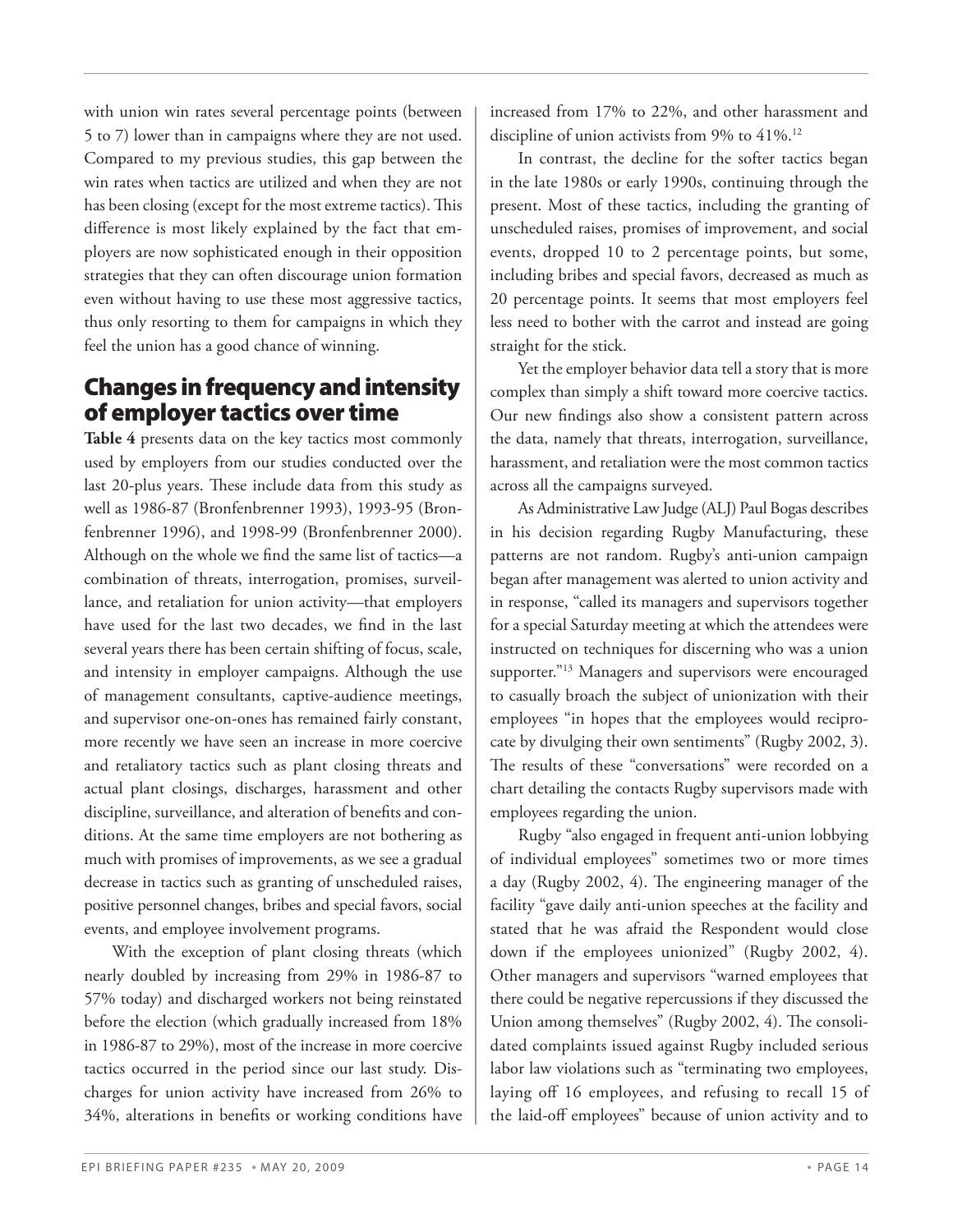discourage further union activity, offering a promotion to the leading rank-and-file union activist (which he turned down), and "prohibiting employees from discussing union matters during company time, threatening employees regarding such discussions, maintaining a no-solicitation policy, and engaging in coercive interrogation" (Rugby 2002, 1). Given the intensity and aggressiveness of the employer campaign, it is not surprising that the Steelworkers lost the election 48 to 31 on November 30, 2000, just one month after they petitioned for the election.

The most important part of the Rugby story is not the most dramatic—the discharges and layoffs—but rather the full arc of the employer's plan, which in fact started not with the meeting with the supervisors, but as Bogas points out in his decision, with its aggressive union-free policy. This policy was clearly outlined in the employee handbook, and read out loud to all new employees upon hiring. It made it clear that unions would not be tolerated, laying the groundwork for the aggressive and intense effort that followed. But the model that Rugby and so many others of these campaigns adopt is one in which the priority task of frontline supervisors is to ascertain through whatever means possible the leanings of every worker and then use the more aggressive retaliatory tactics to sway those leaning toward unionization.

 A case such as Rugby reminds us of the great deficiencies of the regulatory regime under which privatesector workers organize in this country. The United Steelworkers did file multiple unfair labor practices at Rugby for the discharges, interrogation, no solicitation policy, threats, layoffs, and denial of recall. It took a year to finally get a consolidated complaint, another year before the ALJ decision, and it was not until January 2003 (more than two years after the election) that the ALJ decision was finally enforced. The decision is what by NLRB standards would be considered "favorable" for the workers and the union. Rugby was found to have violated the NLRA on all charges except one of the discharges, and so was ordered to offer full reinstatement and a back pay award totaling more than \$217,000 to be divided up among the 16 workers who lost their jobs (one discharged and the rest laid off and not recalled). In addition, Rugby had to post a notice in all its facilities stating it would cease and desist from all such violations from that point forward.<sup>14</sup>

However, in a case like this, where two years had gone by before the final NLRB decision, most laid-off workers had had to leave town to find employment and weren't coming back. Ultimately, only one of the 16 union activists was reinstated, and the union was unable to win a second election. In July 2007, six years after the workers first tried to organize at Rugby, they did win representation with a different union (NLRB Reports 2007), but 15 out of 16 workers who had been wrongfully terminated for leading the first organizing effort at Rugby, and had to move out of town to even find another job, never obtained union representation at Rugby.

The Rugby story comprises the key elements of our new survey findings. Employer campaigns have become more coercive, with an early emphasis on interrogation and surveillance to identify supporters, followed by threats and harassment to try to dissuade workers from supporting the unions, moving then to retaliation against employees who continue to move forward with the union campaign. Employers may still use promises, wage increases, social events, and other softer tactics, but with much less frequency and not as the focus of their campaigns.

# **Unfair labor practice fi ndings**

Unions filed unfair labor practice charges in 39% of the survey sample and 40% of the NLRB election sample (that was constructed by combining the CATS data and our FOIA request to the NLRB). For the surveys a total of 926 total allegations were filed in all ULP charges combined, while for the full NLRB sample the total number of allegations totaled 1,387.<sup>15</sup> The 39% ULP rate is higher than the 33% rate we found in our 2000 study, but that is not surprising given the increase in more egregious employer anti-union behavior (e.g., discharges and wage/benefit cuts), which can result in actual financial settlements rather than simply notice postings. Still, if we focus on the most common and serious employer anti-union tactics—threats, interrogation, surveillance, harassment, alteration of wages, benefits and/or working conditions, assistance or domination of the anti-union committee, and discharges or layoffs for union activitythe survey results suggest that unions file ULP charges in fewer than half the elections where serious labor law violations occur.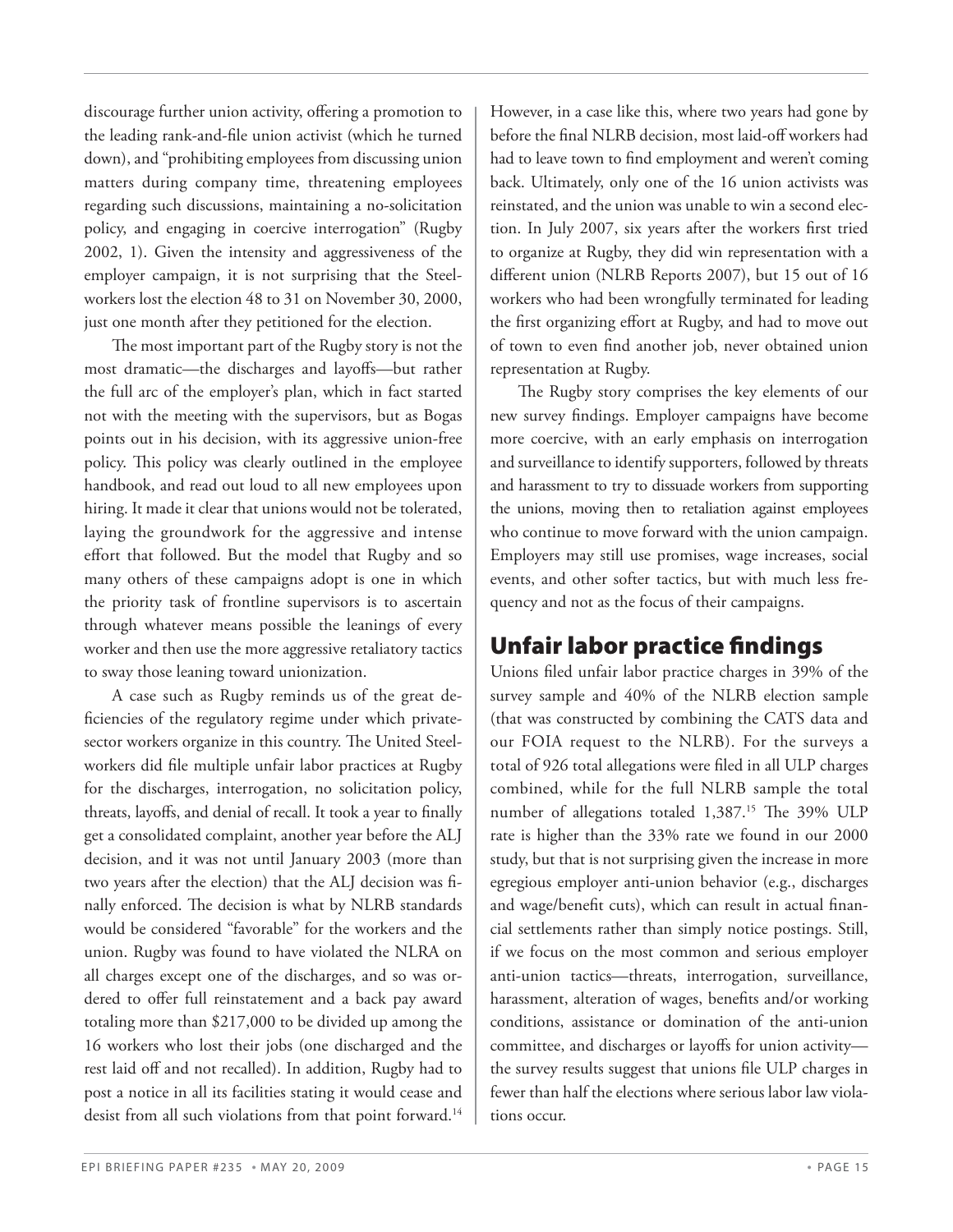#### **TABLE 5**

#### **Total number and percent of allegations fi led in returned surveys and full election sample**

| <b>Allegations</b>                           | <b>Total</b><br>allegations in<br>returned surveys | <b>Percent in</b><br>allegations in<br>returned surveys | <b>Total</b><br>allegations<br>in sample | <b>Percent</b><br>allegations<br>in sample |
|----------------------------------------------|----------------------------------------------------|---------------------------------------------------------|------------------------------------------|--------------------------------------------|
| Assistance or domination                     | 12                                                 | 1%                                                      | 13                                       | 1%                                         |
| Coercive statements and threats              | 173                                                | 19                                                      | 248                                      | 18                                         |
| Denial of access                             | 8                                                  | $\mathbf{1}$                                            | 12                                       | $\mathbf{1}$                               |
| Destroying authorization cards               | $\mathbf{1}$                                       | 0                                                       | $\mathbf{1}$                             | $\mathbf 0$                                |
| Discipline for union activity                | 66                                                 | $\overline{7}$                                          | 95                                       | $\overline{7}$                             |
| Discharge for union activity                 | 161                                                | 17                                                      | 265                                      | 19                                         |
| Disparagement                                | 8                                                  | $\mathbf{1}$                                            | 13                                       | $\mathbf{1}$                               |
| Weingarten rights                            | $\overline{2}$                                     | $\mathbf{0}$                                            | $\overline{2}$                           | 0                                          |
| Harassment                                   | 41                                                 | 4                                                       | 57                                       | 4                                          |
| Imposing onerous assignments                 | 40                                                 | 4                                                       | 50                                       | $\overline{4}$                             |
| Interrogation                                | 79                                                 | 9                                                       | 123                                      | 9                                          |
| Lawsuits for union activity                  | $\mathbf 0$                                        | 0                                                       | $\mathbf{1}$                             | 0                                          |
| Layoff for union activity                    | 11                                                 | 1                                                       | 23                                       | $\overline{2}$                             |
| Misrepresentation                            | $\mathbf{1}$                                       | 0                                                       | $\mathbf{1}$                             | 0                                          |
| Other rules                                  | 20                                                 | $\overline{2}$                                          | 31                                       | $\overline{2}$                             |
| Polling employees                            | 11                                                 | $\mathbf{1}$                                            | 16                                       | $\mathbf{1}$                               |
| Promise of benefits                          | 35                                                 | $\overline{4}$                                          | 58                                       | 4                                          |
| Refusal to hire                              | 3                                                  | $\mathbf{0}$                                            | $\overline{4}$                           | 0                                          |
| Retaliation for board participation          | 21                                                 | 2                                                       | 30                                       | $\overline{2}$                             |
| Solicitation/distribution rules              | 44                                                 | 5                                                       | 66                                       | 5                                          |
| <b>Statements of futility</b>                | 23                                                 | 2                                                       | 34                                       | $\overline{2}$                             |
| Surveillance                                 | 57                                                 | 6                                                       | 90                                       | 6                                          |
| Suspension for union activity                | 46                                                 | 5                                                       | 63                                       | 5                                          |
| Violence                                     | $\mathbf{1}$                                       | 0                                                       | $\overline{2}$                           | 0                                          |
| Wages or benefits altered for union activity | 54                                                 | 6                                                       | 79                                       | 6                                          |
| Withholding promotions                       | $\overline{2}$                                     | 0                                                       | $\overline{2}$                           | 0                                          |
| <b>Bribery</b>                               | $\mathbf{1}$                                       | 0                                                       | $\overline{2}$                           | 0                                          |
| Impressions of surveillance                  | 3                                                  | 0                                                       | 3                                        | 0                                          |
| Refusal to furnish information               | $\mathbf{1}$                                       | 0                                                       | $\mathbf{1}$                             | 0                                          |
| Refusal to recognize (Not Gissel)            | $\mathbf{1}$                                       | 0                                                       | $\mathbf{1}$                             | 0                                          |
| Subcontracting unit work                     | $\mathbf 0$                                        | 0                                                       | $\mathbf{1}$                             | $\mathbf 0$                                |
| <b>Total allegations</b>                     | 926                                                | 100                                                     | 1,387                                    | 100                                        |

The reasons workers and unions do not use the NLRB process to file charges every time a serious violation occurs are inherent in the process itself. As the Rugby case demonstrated, it is a process fraught with delays and risks to the worker, with extremely limited penalties for the employer, even in the most extreme cases. In a case where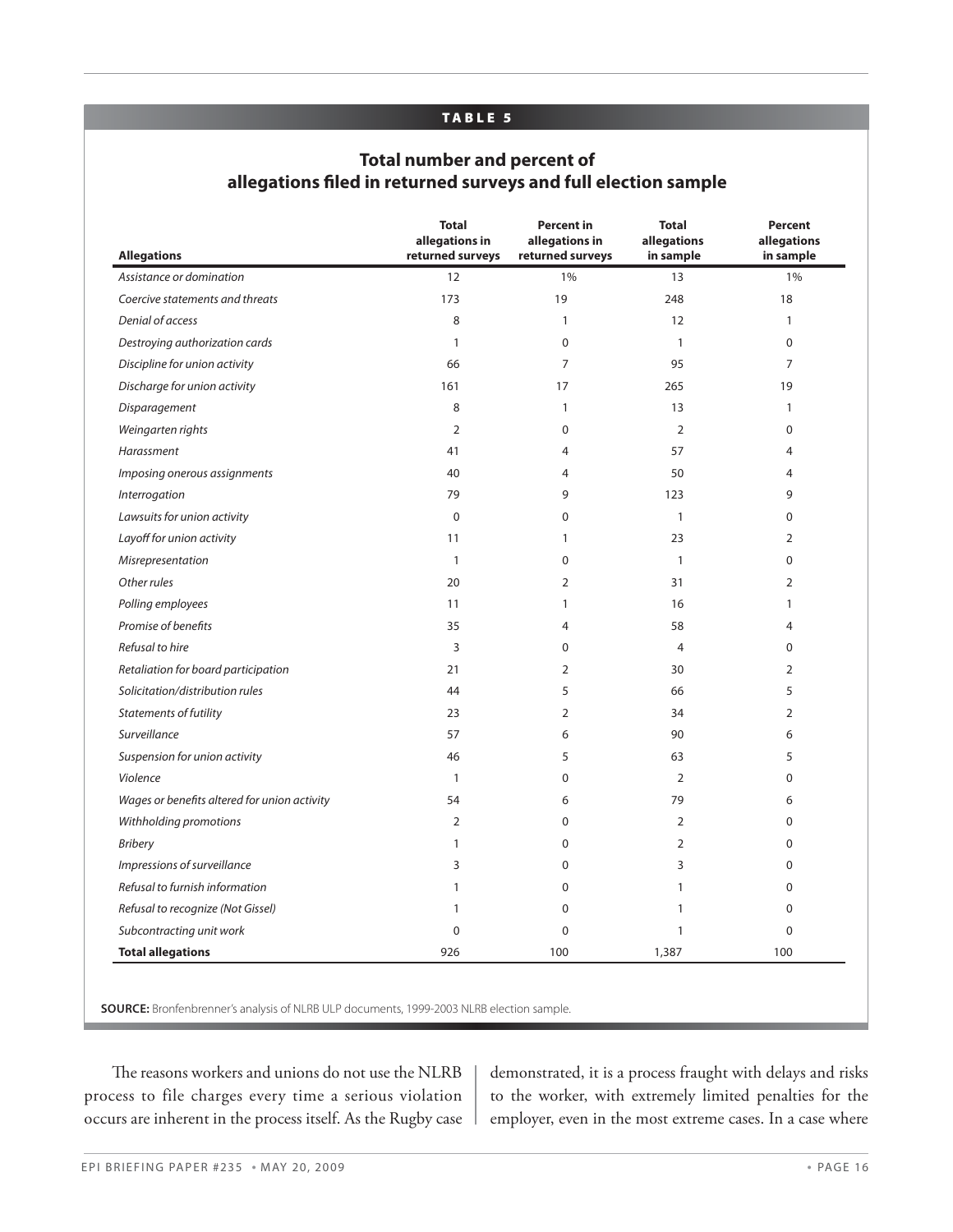there are just one or two serious allegations, especially if those allegations involve serious 8(a)1 violations (such as threats, surveillance, interrogation) but have no financial penalties, then the risks and benefits of such filings must be weighed each time against the impact they could have on the election. For example, ULPs were not filed in 32% of the elections with serious anti-union tactics in units where the election was won. That is most likely because filing charges can hold up the election for many months if not a year or more. Thus, except in the case of the most egregious violations (e.g., serious harassment, threats of referral to ICE, multiple discharges, or violence), unions typically wait until after the election to file charges. And if the election is won, unions often file charges only on 8(a)3 violations that cannot be negotiated or settled with the employer as part of the first contract process.

**Table 5** describes the nature and extent of the total allegations filed in both the returned surveys and the full sample of 1,004 elections.<sup>16</sup> It presents a wide spectrum of employer behaviors, but one that is extremely consistent between the full sample and the survey data, thus reinforcing the representativeness of the survey sample.

The most common allegations are coercive statements and threats (19% of the allegations filed in the survey sample, 18% of allegations filed in the NLRB sample) and discharges for union activity (17% of allegations in the survey sample, 19% of allegations in the NLRB sample). The threats include threats of job loss, wage and benefit cuts, transfers, referrals to ICE, violence, contracting out, sexual harassment or any other kind of coercive statement or action. Other common allegations include interrogation (9%), other disciplinary actions (7%), surveillance (6%), wages or benefits altered for union activity (6%), solicitation distribution rules (5%), suspension for union activity (5%), harassment (4%), imposing onerous assignments  $(4\%)$ , and the promise of benefits  $(4\%)$ .

Table 6 presents the final disposition of the ULPs for the full NLRB election sample.17 Twenty-six percent of ULPs were withdrawn before merit determination, and 23% were found to have no merit. Fourteen percent were settled in whole or in part before merit determination in either formal or informal settlements. These precomplaint settlement agreements normally include some kind of posting, listing 8(a)1 violations and one or more 8(a)3 violations, and a back-pay award (though typically without reinstatement). But that does not mean they are for minor violations. In most of these agreements the postings include a recitation of the same combination of

| <b>Disposition</b>                                          | <b>Percent of allegations in</b><br><b>NLRB</b> election sample |
|-------------------------------------------------------------|-----------------------------------------------------------------|
| Withdrew before merit determination                         | 26%                                                             |
| <b>No merit</b>                                             | 23                                                              |
| Settlement in whole or in part prior to merit determination | 14                                                              |
| Complaint issued                                            | 37                                                              |
| Withdrew prior to hearing                                   | $\overline{2}$                                                  |
| Settlement in whole or in part prior to hearing decision    | 18                                                              |
| ALJ decision (loss)                                         |                                                                 |
| ALJ decision (Upheld in whole or in part)                   |                                                                 |
| Board Order (Upheld in whole or in part)                    | 9                                                               |
| Board (loss)                                                | 3                                                               |
| Federal Court (loss)                                        | 0                                                               |
| Federal Court Order (Upheld at in whole or in part)         | 3                                                               |

**TABLE 6**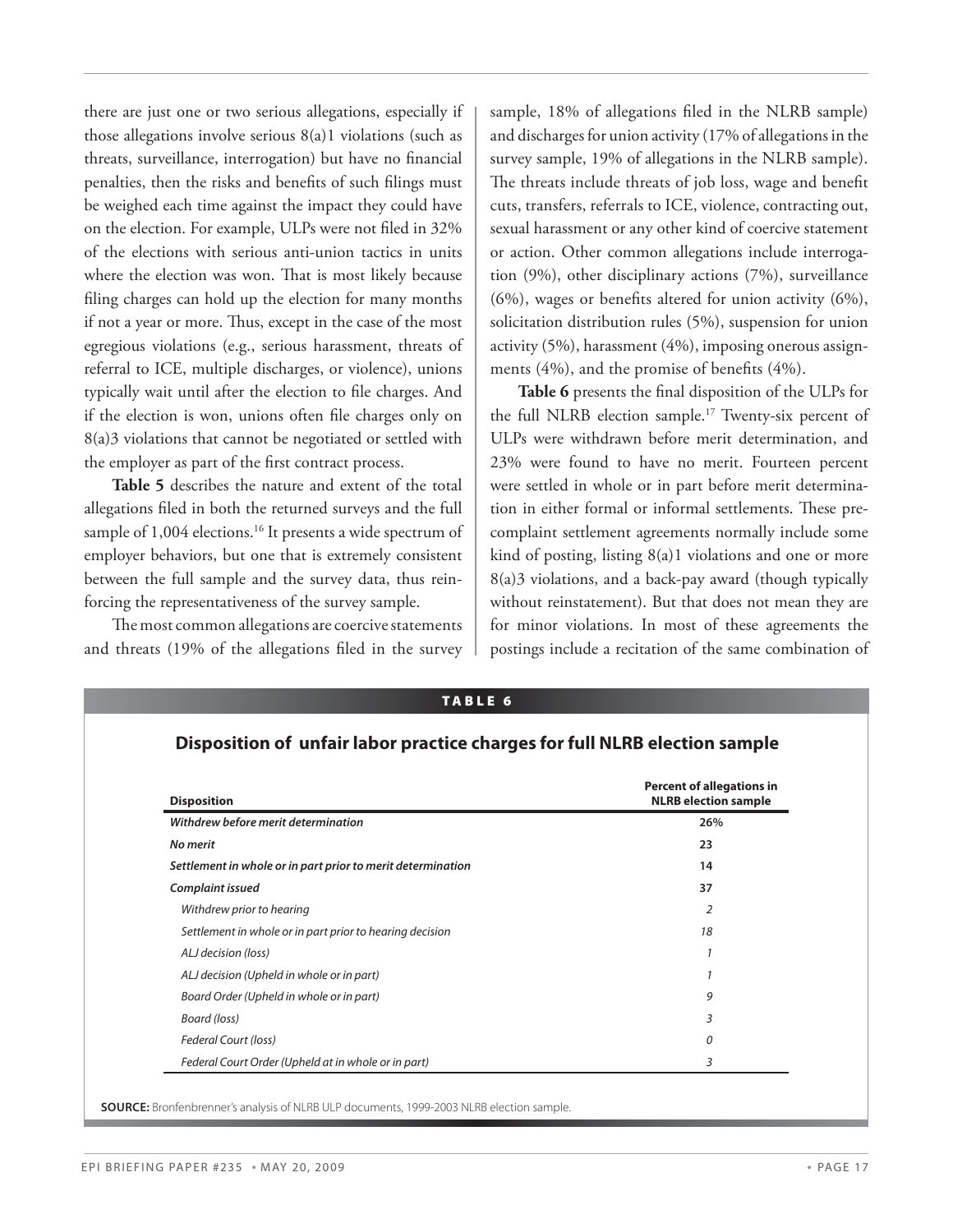threats, interrogation, discharges, surveillance, and solicitation rules that make up most of the complaints. The difference is that these employers decided to settle with the union rather than have the NLRB general counsel issue a complaint, and these workers and their union representatives decided to take the settlement rather than risk either not getting a complaint or waiting a year or more for an ALJ decision.

Forty-five percent of unfair labor practice charges filed in the full sample resulted in either a settlement by the employer or a favorable decision by the NLRB or the courts.18 In 14% of the cases, the employer settled before a compliant was issued and in 37%, the NLRB issued a complaint. Additionally, another 18% of complaints were settled before the ALJ decision. Once a complaint has been issued, a higher percentage of employers settle and a higher percentage of those settlements involve full back pay and offers of reinstatement as well as postings because, as our data show, once a case makes it past a complaint, only a very small percent lose. As a result, there is a great incentive for the employer to settle at this stage. However, there is equal pressure on the worker to settle because, as Table 6 shows, even though only 1% of ALJ decisions are lost, only 1% are enforced at the ALJ level. The remainder of filings are appealed to the NLRB or the courts, often taking as much as two to three years to be resolved. In most prehearing settlements, some but not all workers are offered reinstatement, or workers are offered some but not all of their back-pay. The workers' alternative is to wait the full year or more for the ALJ decision, and as these data show, in most cases to wait for the appeal to the full NLRB.

 We found several cases in our sample where the ALJ recommended a Gissel bargaining order, but in each case, the NLRB reversed the decision. The most dramatic of these was Abramson LLC, where the violations committed by the employer were so severe that they led Administrative Law Judge Lawrence W. Cullen to decide that a Gissel bargaining order should be issued retroactive to when the union first obtained majority status through signed authorization cards. He found there were "hallmark violations committed by [Abramson] including threats of plant closure and job loss, and threats of loss of substantial benefits by the elimination of transportation benefits, hotels, expense money, and

per diems on out of town assignments." Furthermore, these threats and actions emanated "from the highest level of management and resulted in a substantial reduction in Union support as evidenced by the overwhelming loss of support for the Union on election day from the peak of 54 cards signed in support of the Union" (345 NLRB No.8, 23-24 (2005)).

 If the company had not appealed the ALJ decision to issue the Gissel order, bargaining would have commenced within 10 days of Cullen's decision. Instead the workers waited three more years only to have the NLRB overturn the bargaining order and instead order a second election. Part of the basis for the NLRB's decision was that in three cases with "more serious and more pervasive unfair labor practices," a bargaining order was not issued and traditional remedies were used instead. The NLRB reasoned that Abramson's conduct was not bad enough to warrant a bargaining order if previous cases with worse behavior relied on traditional remedies and the running of a second election (345 NLRB No.8, 7 (2005)). The second election was lost.

 The decision on which ULPs to settle and which to take to a higher level is partially determined by the type of allegation because, as shown in **Table 7**, certain types of allegations are much more likely to be found to have merit either singly or in combination with other allegations.

The job loss and wage and benefit change allegations have the highest bar to overcome in the merit determination process, most likely because they both require individual workers to come forward and testify and also because those workers have to prove two things. First, that the employer is aware of their union activity, and second, that their union activity is the reason for the discipline, layoff, benefit cut, or changed working conditions. But even if they make it past that phase, these cases tend to be pushed toward non-precedent making settlements rather than ALJ or NLRB decisions, in part because workers cannot afford to wait that long for reinstatement, and the back-pay quickly loses its value once money earned on other jobs is deducted. But the decisions also suggest that the bar to achieving a full NLRB win keeps being raised higher and higher each year, and that the NLRB is increasingly likely to dismiss the serious allegations relating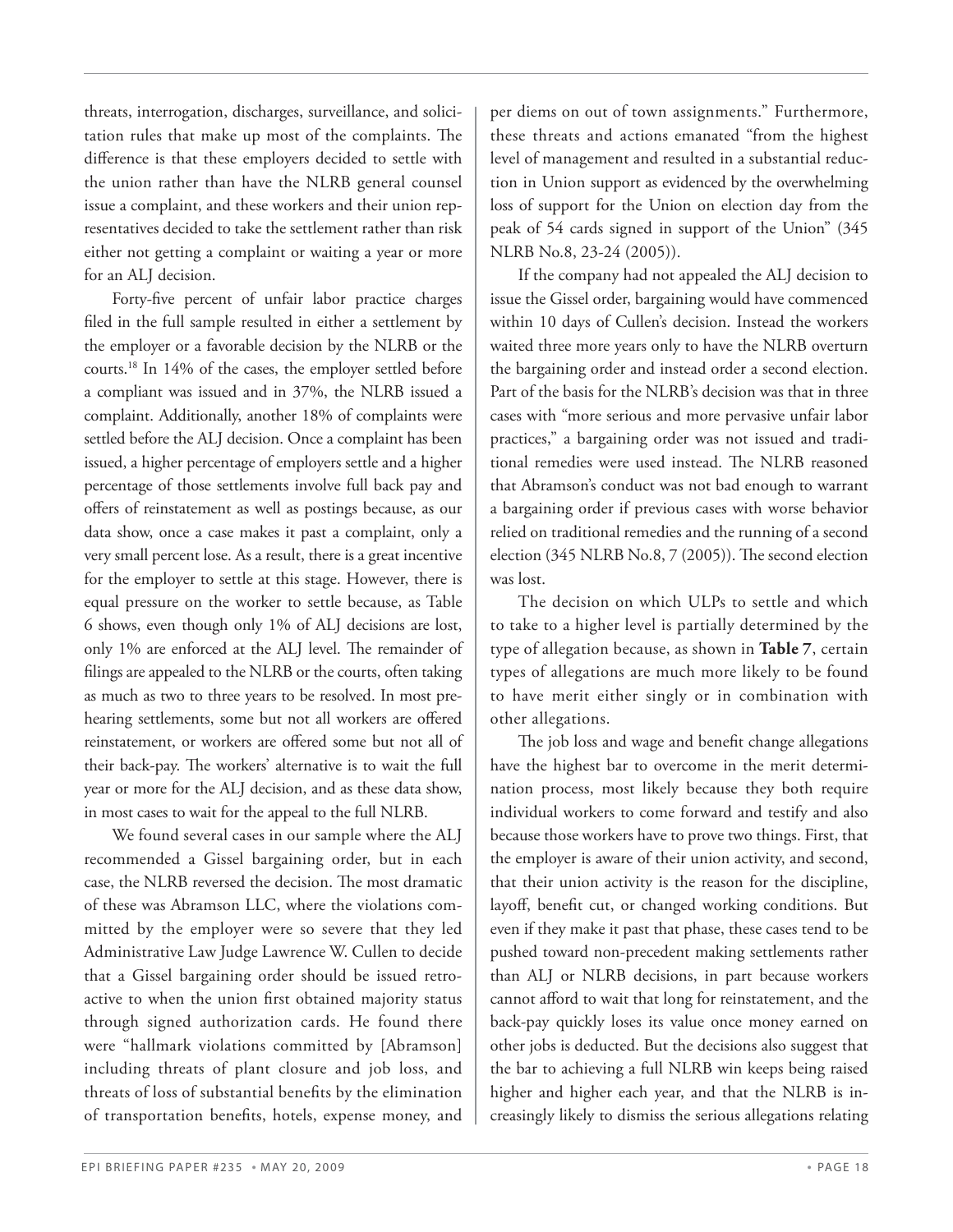#### **TABLE 7**

#### **Allegations by disposition for full NLRB election sample**

|                                                     | <b>Pre-merit</b><br>loss       |                     | Pre-<br>merit<br>settle-<br>ment                                      |                               |                                                           |                     | <b>MERIT DETERMINED-Complaint issued</b>                     |                    |                                                             |                     |                                                               |                      |                                                                                            |
|-----------------------------------------------------|--------------------------------|---------------------|-----------------------------------------------------------------------|-------------------------------|-----------------------------------------------------------|---------------------|--------------------------------------------------------------|--------------------|-------------------------------------------------------------|---------------------|---------------------------------------------------------------|----------------------|--------------------------------------------------------------------------------------------|
| <b>Allegations</b>                                  | %<br><b>Withdrew</b><br>before | %<br>No<br>merit    | $\%$<br><b>Settled</b><br>before,<br>in<br>whole,<br>or<br>in<br>part | %<br><b>Withdrew</b><br>after | %<br><b>Settled</b><br>after in<br>whole<br>or in<br>part | %<br>ALJ<br>Loss    | $\%$<br><b>ALJ</b><br>upheld<br>in<br>whole<br>or in<br>part | %<br>Board<br>loss | %<br><b>Board</b><br>upheld<br>in<br>whole<br>or in<br>part | %<br>Court<br>loss  | %<br>Court<br>order<br>upheld<br>in<br>whole<br>or in<br>part | <b>Total</b><br>loss | <b>Total</b><br>with<br>charges<br>settled<br>or<br>upheld<br>in<br>whole<br>or in<br>part |
| Coercive<br>statements<br>& threats                 | 30%                            | 17%                 | 13%                                                                   | 1%                            | 21%                                                       | 1%                  | 1%                                                           | 2%                 | 11%                                                         | 0%                  | 4%                                                            | 50%                  | 50%                                                                                        |
| Interrogation                                       | 26                             | 11                  | 14                                                                    | 3                             | 29                                                        | 1                   | 0                                                            | 3                  | $\overline{7}$                                              | 0                   | 5                                                             | 45                   | 55                                                                                         |
| Polling<br>employees                                | 56                             | 13                  | 13                                                                    | 6                             | 13                                                        | $\pmb{0}$           | 0                                                            | 0                  | $\mathsf{O}\xspace$                                         | $\pmb{0}$           | $\mathsf 0$                                                   | 75                   | 25                                                                                         |
| Promise<br>of benefits                              | 25                             | 18                  | 18                                                                    | 4                             | 27                                                        | $\pmb{0}$           | 2                                                            | $\overline{2}$     | 4                                                           | $\mathsf 0$         | $\mathbf 0$                                                   | 49                   | 51                                                                                         |
| Surveillance                                        | 25                             | 20                  | 16                                                                    | $\overline{2}$                | 17                                                        | $\pmb{0}$           | 0                                                            | 3                  | 8                                                           | $\mathbf{1}$        | $\overline{7}$                                                | 52                   | 48                                                                                         |
| <i><u><b>Impressions</b></u></i><br>of surveillance | 33                             | $\mathsf{O}\xspace$ | 67                                                                    | 0                             | $\mathbf 0$                                               | $\mathbf 0$         | 0                                                            | 0                  | $\mathbf 0$                                                 | $\pmb{0}$           | $\mathbf 0$                                                   | 33                   | 67                                                                                         |
| Other rules                                         | 13                             | 13                  | 20                                                                    | 3                             | 10                                                        | $\pmb{0}$           | 0                                                            | 13                 | 13                                                          | $\mathsf 0$         | 13                                                            | 43                   | 57                                                                                         |
| Solicitation/<br>distribution rules                 | 13                             | 14                  | 14                                                                    | $\overline{2}$                | 27                                                        | $\overline{2}$      | $\overline{2}$                                               | 0                  | 14                                                          | $\mathbf 0$         | 14                                                            | 30                   | 70                                                                                         |
| <b>Statements</b><br>of futility                    | 21                             | 6                   | 21                                                                    | 3                             | 36                                                        | $\mathbf 0$         | 0                                                            | 0                  | 9                                                           | $\mathsf 0$         | 3                                                             | 30                   | 70                                                                                         |
| <b>Bribery</b>                                      | 50                             | $\mathbf 0$         | 50                                                                    | 0                             | $\mathbf 0$                                               | $\mathbf 0$         | $\mathbf 0$                                                  | 0                  | $\mathbf 0$                                                 | $\pmb{0}$           | $\mathbf 0$                                                   | 50                   | 50                                                                                         |
| Disparagement                                       | 17                             | 8                   | 17                                                                    | $\pmb{0}$                     | $\pmb{0}$                                                 | 17                  | 0                                                            | 8                  | 33                                                          | $\pmb{0}$           | $\mathbf 0$                                                   | 50                   | 50                                                                                         |
| Harassment                                          | 23                             | 30                  | 23                                                                    | $\overline{2}$                | 11                                                        | $\mathbf 0$         | 0                                                            | $\overline{2}$     | 9                                                           | $\pmb{0}$           | $\mathbf 0$                                                   | 57                   | 43                                                                                         |
| Assistance or<br>domination                         | 23                             | 31                  | 8                                                                     | 0                             | 15                                                        | $\mathbf 0$         | 0                                                            | 0                  | 15                                                          | $\pmb{0}$           | 8                                                             | 54                   | 46                                                                                         |
| Discharge for<br>union activity                     | 27                             | 36                  | 10                                                                    | $\overline{2}$                | 14                                                        | $\mathsf 0$         | 1                                                            | 3                  | $\overline{7}$                                              | $\mathsf 0$         | $\mathsf 0$                                                   | 68                   | 32                                                                                         |
| Discipline for<br>union activity                    | 16                             | 30                  | 15                                                                    | 3                             | 17                                                        | $\mathbf{1}$        | $\boldsymbol{0}$                                             | 5                  | 8                                                           | $\mathbf 0$         | $\overline{4}$                                                | 56                   | 44                                                                                         |
| Suspension for<br>union activity                    | 24                             | 33                  | 13                                                                    | 3                             | 17                                                        | $\pmb{0}$           | 0                                                            | 2                  | 8                                                           | 0                   | $\boldsymbol{0}$                                              | 62                   | 38                                                                                         |
| Layoff for<br>union activity                        | $30\,$                         | 26                  | 9                                                                     | 0                             | 13                                                        | $\mathbf 0$         | 0                                                            | 9                  | 13                                                          | $\mathsf{O}\xspace$ | $\mathbf 0$                                                   | 65                   | 35                                                                                         |
| Wages or<br>benefits altered                        | 31                             | 23                  | 17                                                                    | 0                             | 15                                                        | $\mathbf 0$         | $\mathbf{1}$                                                 | $\pmb{0}$          | 13                                                          | $\mathsf{O}\xspace$ | $\mathbf 0$                                                   | 54                   | 46                                                                                         |
| Imposing onerous<br>assignments                     | 33                             | 25                  | 17                                                                    | $\overline{2}$                | 13                                                        | $\mathbf 0$         | 0                                                            | $\overline{2}$     | $\overline{4}$                                              | $\mathsf{O}\xspace$ | 4                                                             | 63                   | 38                                                                                         |
| Retaliation<br>for board<br>participation           | 23                             | 30                  | 13                                                                    | $\overline{7}$                | 10 <sup>°</sup>                                           | $\mathsf{O}\xspace$ | $\pmb{0}$                                                    | 10                 | $\overline{7}$                                              | $\mathsf{O}\xspace$ | $\mathbf 0$                                                   | 70                   | 30                                                                                         |

**SOURCE:** Bronfenbrenner's analysis of NLRB ULP documents, 1999-2003 NLRB election sample.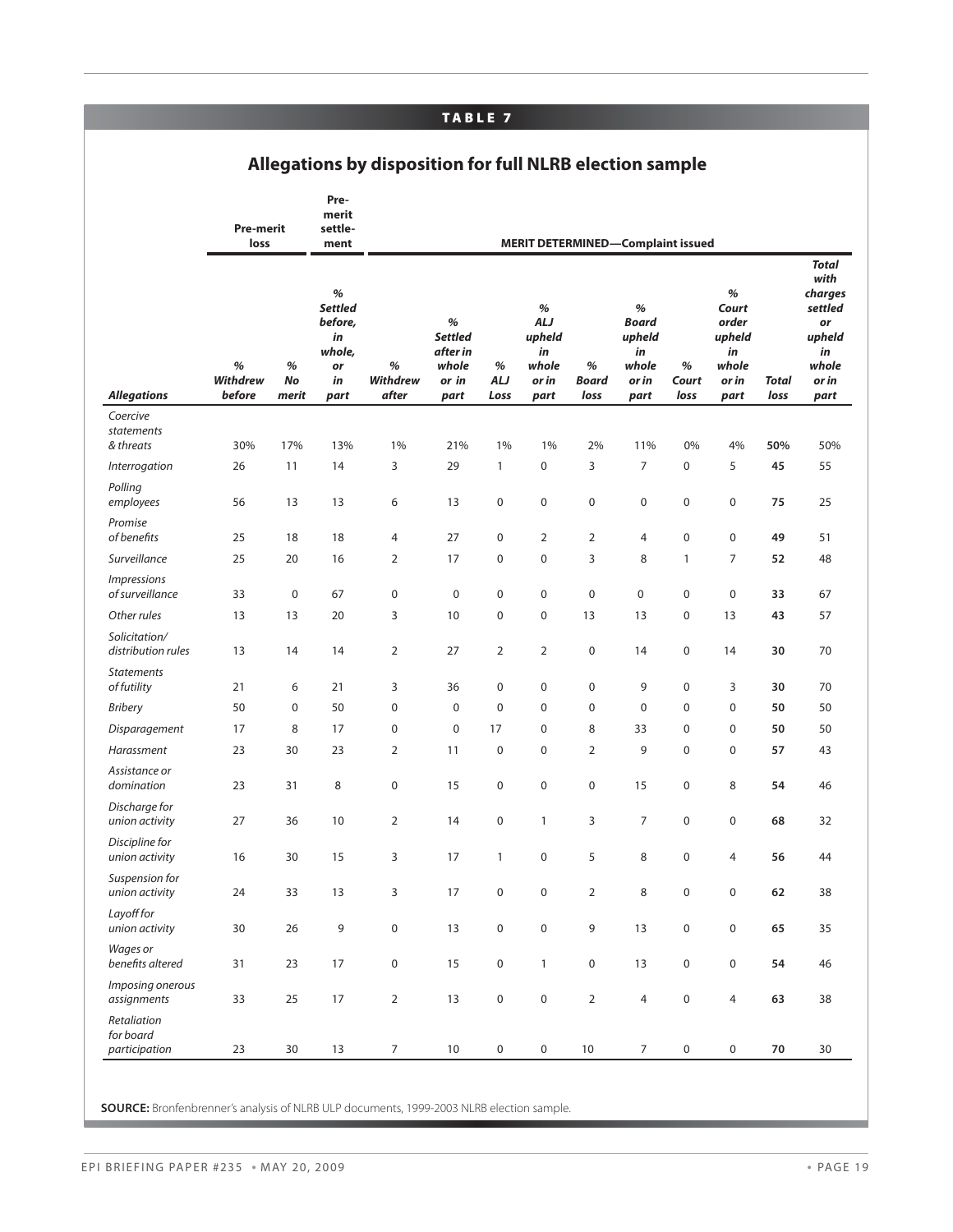to threats of job and benefit cuts or serious interrogation, harassment, and coercion, while sustaining the accusations around more minor solicitation and distribution rules, promises, and less coercive threats.

### **The timing of employer anti-union activity**

Another indication of the increased intensity of employer opposition is the timing of when ULP charges are filed. As described in **Table 8**, 22% of all ULPs were filed before the election petition was filed, and 16% were filed more than 30 days before the petition was filed. Thus, we find that nearly a quarter of the discharge ULPs (24%) were filed before the petition, and 16% were filed more than 30 days before the petition. Similarly, 19% of ULPs relating to threats were filed before the petition, including 14% filed more than 30 days before, while 24% of interrogation ULPs, 31% of the assistance and domination ULPs, 16% of the surveillance ULPs, 25% of the solicitation/distribution rules ULPs and 17% of the alteration of wages and benefit ULPs were filed more than 30 days before the petition was filed for the election.

 Recognizing that the behaviors listed in the ULP charge had to have occurred days if not weeks before the

#### **TABLE 8**

| <b>Allegations</b>                           | <b>Percent of allegations</b><br>filed prior to petition | <b>Percent of allegations</b><br>filed before 30 days<br>prior to petition | <b>Percent of allegations</b><br>filed within 30 days<br>prior to petition |
|----------------------------------------------|----------------------------------------------------------|----------------------------------------------------------------------------|----------------------------------------------------------------------------|
| Assistance or domination                     | 31%                                                      | 31%                                                                        | 0%                                                                         |
| Coercive statements and threats              | 19                                                       | 14                                                                         | 5                                                                          |
| Denial of access                             | 25                                                       | 25                                                                         | $\Omega$                                                                   |
| Discharge for union activity                 | 24                                                       | 16                                                                         | 8                                                                          |
| Discipline for union activity                | 25                                                       | 18                                                                         | $\overline{7}$                                                             |
| Disparagement                                | 17                                                       | 17                                                                         | $\mathbf 0$                                                                |
| Harassment                                   | 26                                                       | 16                                                                         | 10                                                                         |
| Imposing onerous assignments                 | 18                                                       | 13                                                                         | 5                                                                          |
| Interrogation                                | 29                                                       | 24                                                                         | 5                                                                          |
| Layoff for union activity                    | 14                                                       | 5                                                                          | 9                                                                          |
| Misrepresentation                            | 50                                                       | 0                                                                          | 50                                                                         |
| Other rules                                  | 45                                                       | 41                                                                         | 4                                                                          |
| Polling employees                            | 13                                                       | 13                                                                         | $\Omega$                                                                   |
| Promise of benefits                          | 14                                                       | 10                                                                         | 4                                                                          |
| Refusal to hire                              | 25                                                       | 0                                                                          | 25                                                                         |
| Retaliation for board participation          | 3                                                        | 0                                                                          | 3                                                                          |
| Solicitation/distribution rules              | 30                                                       | 25                                                                         | 5                                                                          |
| <b>Statements of futility</b>                | 9                                                        | 6                                                                          | 3                                                                          |
| Surveillance                                 | 26                                                       | 16                                                                         | 10                                                                         |
| Suspension for union activity                | 24                                                       | 17                                                                         | $\overline{7}$                                                             |
| Violence                                     | 50                                                       | 50                                                                         | 0                                                                          |
| Wages or benefits altered for union activity | 20                                                       | 17                                                                         | 3                                                                          |
| <b>All allegations</b>                       | 23                                                       | 16                                                                         | 6                                                                          |

**SOURCE:** Bronfenbrenner's analysis of NLRB ULP documents, 1999-2003 NLRB election sample.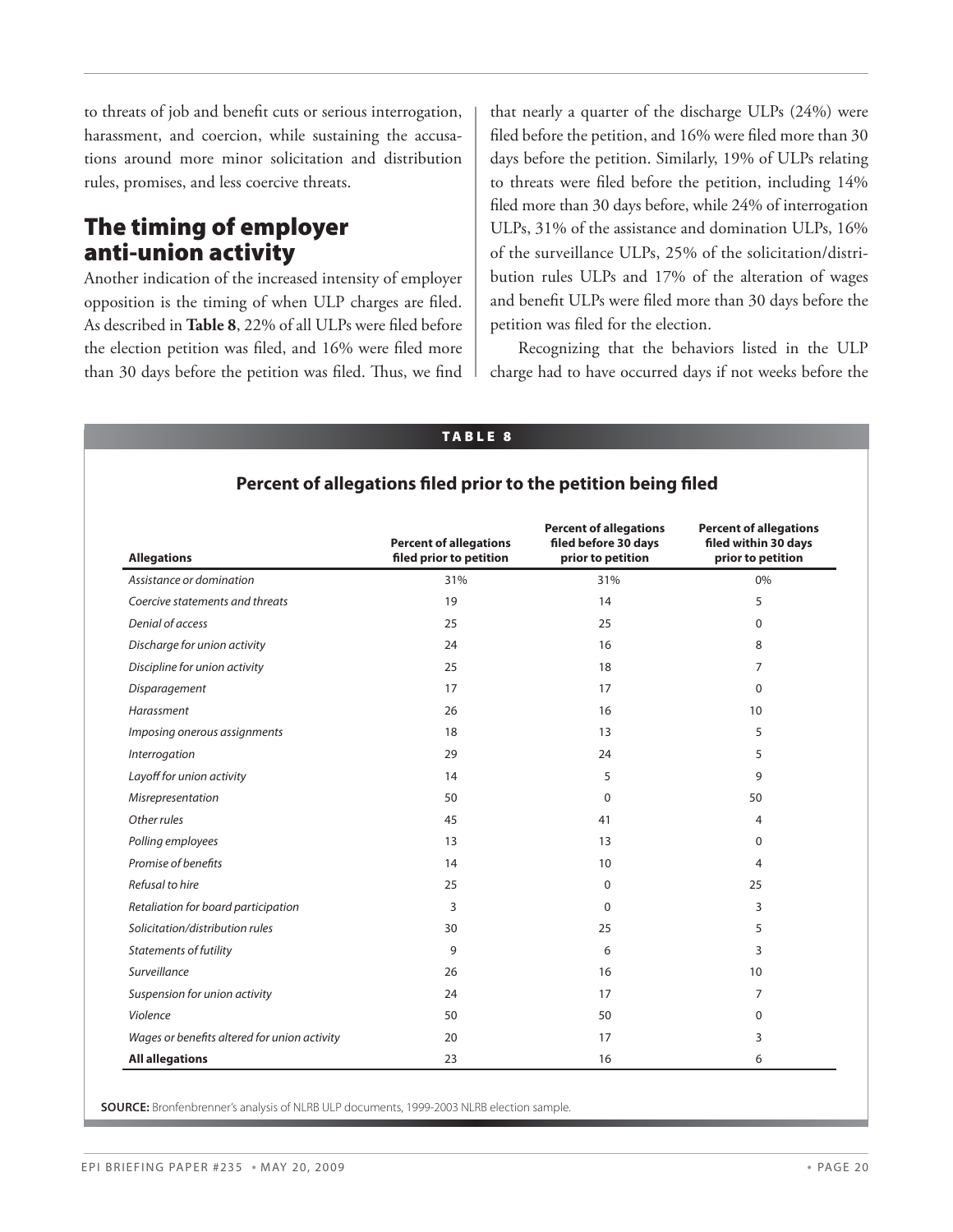actual charge was filed, these data confirm not only that a significant amount of employer opposition is in place very early in many union campaigns, but that employer campaigning does not depend on an election petition to kick into effect.

 Ultimately, this brings us back from the ULP data to the employer behavior data. For it is important to remember the difference between the extent of employer opposition documented by union organizers, and those

violations they chose to file charges on with the NLRB, and then again, what, if anything, they gained from filing those charges even when they prevailed. Figure A compares the most serious illegal employer behavior reported on the survey: interrogation, threats, harassment and other discipline, alterations in wages, benefits, or conditions for union activity, discharges for union activity, assistance or domination of union, promises of benefits, and all serious allegations.<sup>19</sup> Although as shown in Figure A,

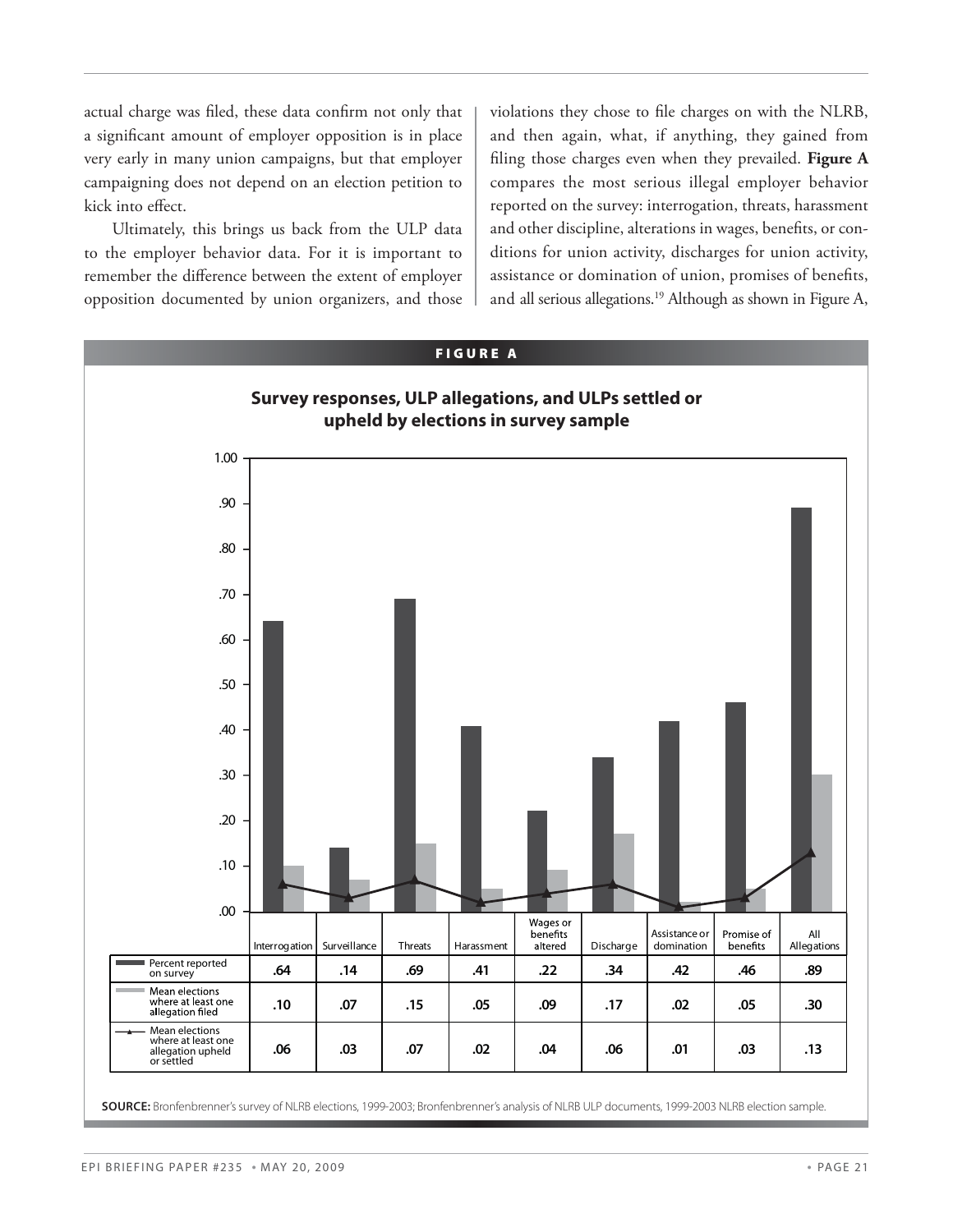

**SOURCE:** Bronfenbrenner's survey of NLRB elections, 1999-2003.

the employer tactics and the charges filed followed the same pattern, unions failed to file charges in more than half of the elections where they reported that employers committed serious labor law violations. The allegations were upheld or settled in whole or in part in fewer than half the ULPs that they filed.

 As these data have shown, the choice not to use the NLRB process is a rational one. Already discouraged by threats, harassment, and retaliation in the organizing campaign itself, workers have good reason to believe they are at risk, yet they can expect little gain even if they do prevail.

 Even if the union succeeds in making it through the hoops of fire that it takes to win the election, Figure B shows that it will be many years before a union ever obtains a collective bargaining agreement. Within one year after the election, only 48% of organized units have collective bargaining agreements. By two years it increases to 63% and by three years to 70%. Only after more than three years will 75% have obtained a first agreement.

Given that many workers had to wait many months—if not years—to schedule an election, they should not have to wait years to get a first contract.

For all the effort they go through, we know that fewer than 60,000 workers end up in a unit where an election is won, and fewer than 40,000 in a unit with a first contract. Worse yet, for many it is a process that can take as long as three to five years of threats, harassment, interrogation, surveillance, and, in some cases, job loss.

 But it does not have to be this way. We know from the last two decades of United States public-sector organizing experience that there are alternative models in place to help us develop a framework that can make it possible for private-sector workers in the U.S. to organize without going through the trial by fire that they now endure. **Table 9** displays the stark contrast between employer behavior under the NLRB and employer behavior in state and local elections and card check certifications in the public sector (in this case New York, Minnesota, Florida,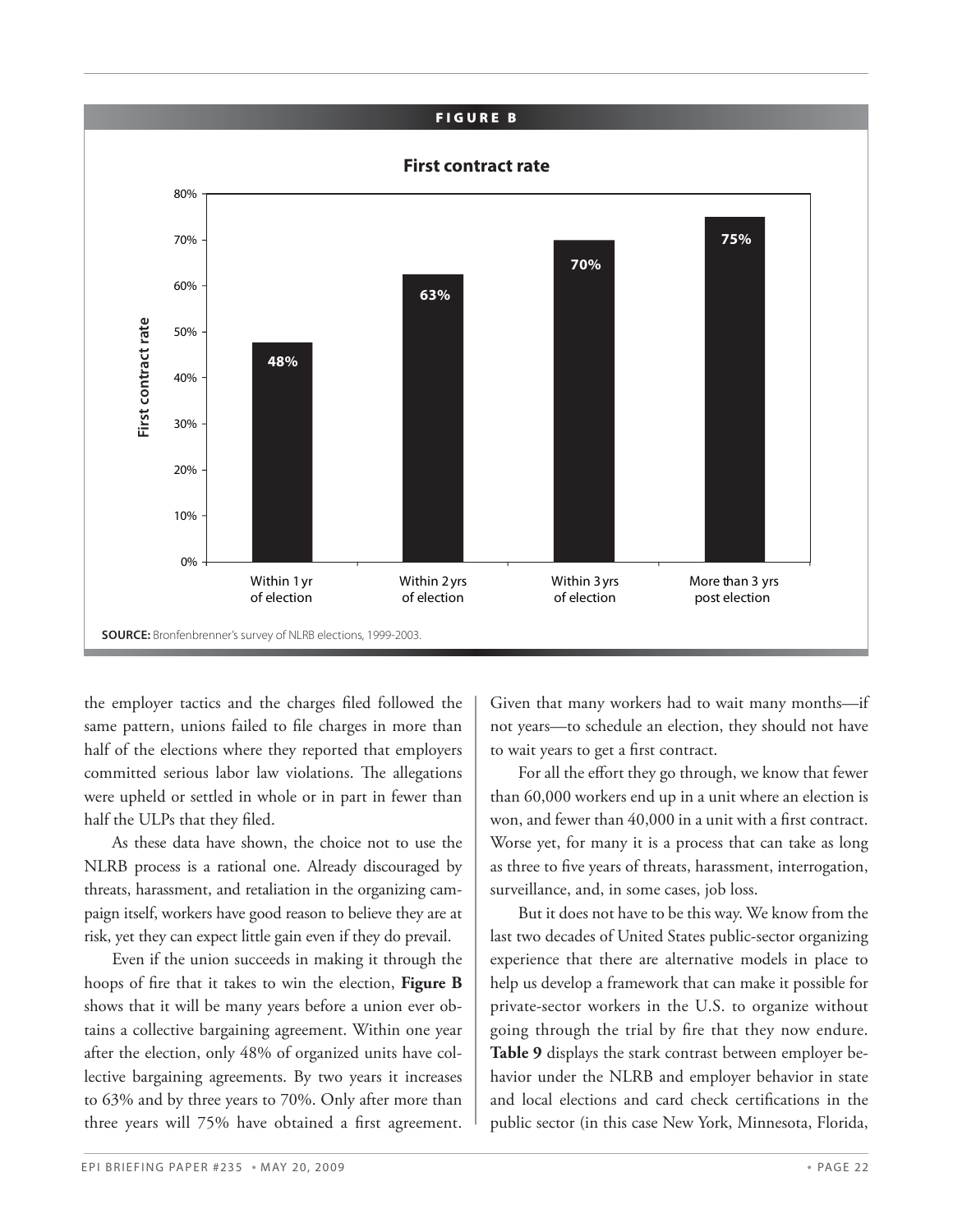#### **TABLE 9**

#### **Comparison of employer opposition in public and private-sector campaigns**

|                                                          | <b>Percent of elections</b> |                  |  |
|----------------------------------------------------------|-----------------------------|------------------|--|
|                                                          | NLRB 1999-2003              | Public 1999-2003 |  |
| Election campaigns                                       | 100%                        | 83%              |  |
| Election win rate                                        | 45%                         | 84%              |  |
| Card check campaigns                                     | 0%                          | 17%              |  |
| Card check win rate                                      |                             | 100%             |  |
| No employer campaign                                     | 4.0%                        | 48%              |  |
| Hired management consultant                              | 75%                         | 23%              |  |
| Employer use of threats, interrogation, and surveillance |                             |                  |  |
| Held captive audience meetings                           | 89%                         | 22%              |  |
| Number of meetings                                       | 10.4                        | 9.47             |  |
| Mailed anti-union letters                                | 70%                         | 21%              |  |
| Number of letters                                        | 6.54                        | 2.64             |  |
| Distributed anti-union leaflets                          | 74%                         | 22%              |  |
| Number of leaflets                                       | 16.2                        | 4.1              |  |
| Held supervisor one-on-ones                              | 77%                         | 26%              |  |
| One-on-ones at least weekly                              | 66%                         | 2%               |  |
| Used them to interrogate workers                         | 63%                         | 20%              |  |
| Used them to threaten workers                            | 54%                         | 15%              |  |
| Used E-mail communications                               | 7%                          | 14%              |  |
| Attempted to infiltrate organizing committee             | 28%                         | 6%               |  |
| Threatened cuts in benefits or wages                     | 47%                         | 14%              |  |
| Used electronic surveillance                             | 11%                         | 2%               |  |
| Used anti-union DVDs/videos/Internet                     | 41%                         | $1\%$            |  |
| Made plant closing threats                               | 57%                         | 3%               |  |
| Actually closed plant after the election                 | 15%                         | 0%               |  |
| Fear, coercion, and violence                             |                             |                  |  |
| Used guards, put up security fencing, or cameras         | 14%                         | 5%               |  |
| Brought police into the workplace                        | 21%                         | 6%               |  |
| <b>Retaliation and harassment</b>                        |                             |                  |  |
| Alteration in benefits and working conditions            | 22%                         | 3%               |  |
| Discharged union activists                               | 34%                         | 3%               |  |
| Other harassment and discipline of union activists       | 41%                         | 13%              |  |
| Laid off bargaining unit members                         | 5%                          | 1%               |  |
| Number laid off                                          | 32.6                        | 5                |  |
| Contracted out bargaining unit work                      | 3%                          | 5%               |  |
| Number of jobs contracted out                            | 34                          | $\mathbf{1}$     |  |

cont. on page 24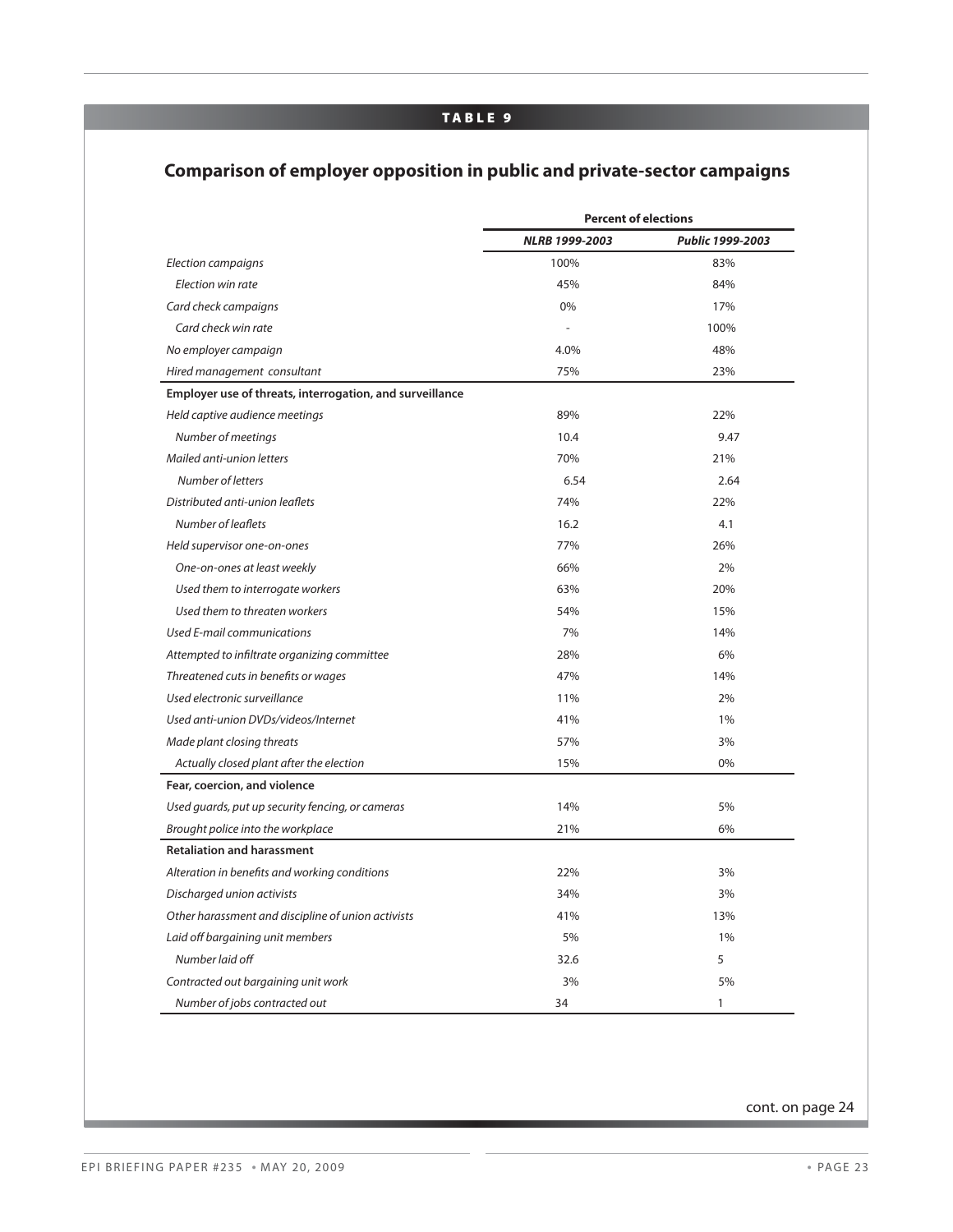#### **TA B L E 9 ( CO N T.)**

#### **Comparison of employer opposition in public and private-sector campaigns**

|                                                          | <b>Percent of elections</b> |                  |
|----------------------------------------------------------|-----------------------------|------------------|
|                                                          | NLRB 1999-2003              | Public 1999-2003 |
| Promises, bribes, and improvements                       |                             |                  |
| Established employee involvement program                 | 15%                         | 9%               |
| Made positive personnel changes                          | 27%                         | 9%               |
| Made promises of improvement                             | 48%                         | 12%              |
| Granted unscheduled raises                               | 18%                         | 7%               |
| Promoted pro-union activists                             | 11%                         | 2%               |
| Used bribes and special favors                           | 23%                         | 2%               |
| Held company social events                               | 16%                         | 1%               |
| <b>Other tactics</b>                                     |                             |                  |
| Assisted anti-union committee                            | 30%                         | 8%               |
| Used media campaign                                      | 12%                         | 7%               |
| Involved community leaders/politicians                   | 6%                          | 8%               |
| Intensity of employer campaign                           |                             |                  |
| Number of tactics used by employer                       | 10.9                        | 2.7              |
| Employer used no tactics                                 | 6%                          | 53%              |
| Employer ran a weak campaign (1-4 tactics)               | 10%                         | 25%              |
| Employer ran a moderate campaign (5-9 tactics)           | 30%                         | 14%              |
| Employer ran an aggressive campaign (10 or more tactics) | 54%                         | 7%               |

New Jersey, California, Illinois, and Washington). Five of the states in our sample—New York, New Jersey, California, Illinois, and Washington—have both card check and election certification of ballots.

 In 48% of the public-sector campaigns, the employer did not campaign at all—no letters, no leaflets, no meetings. The entire decision was left up to the workers and the union. The remaining 52% of public employers did use some of the same tactics as private employers, but on an entirely different scale. Three percent discharged workers for union activity or made unilateral changes in wages and benefits, 22% held captive audience meetings, and 2% held supervisory one-on-ones at least weekly. Not surprisingly, both win rates and first contract rates continue to remain much higher in the public sector, averaging 84% overall. But in the few cases where unions are faced with moderate or aggressive employer opposition, the win rate plummets, suggesting that they are ill-prepared for the kind of opposition that has become routine under the NLRB.

### **Conclusion**

When examined in combination, the survey data and the ULP data confirm what many U.S. workers already know: Our labor law system is broken. Polling consistently shows that a majority of workers believe they would be better off if they had a union in their workplace (Teixeira 2007), but they also feel that they would be taking a great risk if they were to try to organize (Hart 2005). They know intuitively what our data show—that the overwhelming majority of U.S. employers are willing to use a broad arsenal of legal and illegal tactics to interfere with the rights of workers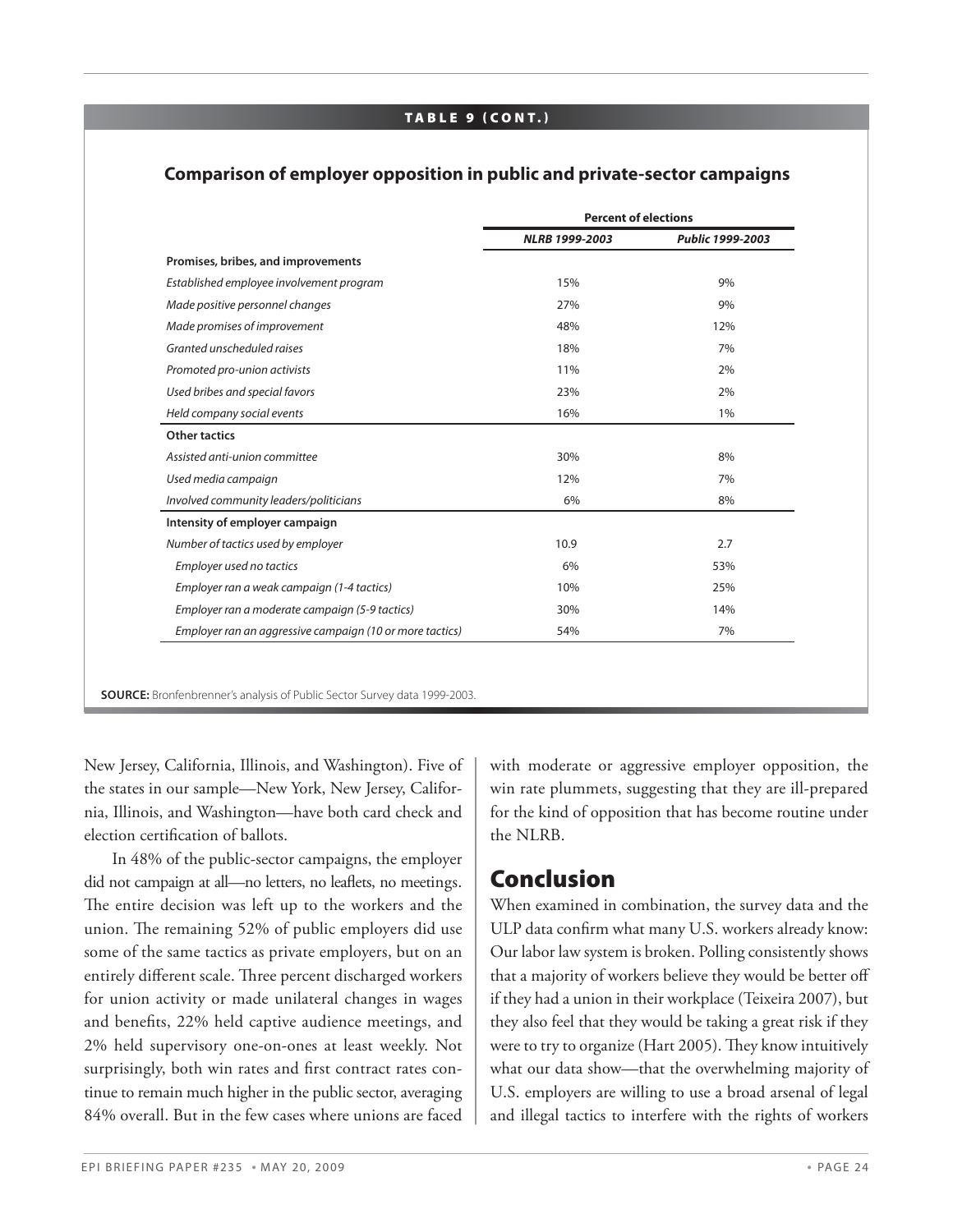to organize, and that they do so with near impunity. The data show that:

- 57% of employers threaten to shut down all or part of their facilities;
- One-third of employers fire workers for union activity during NLRB certification campaigns;
- 47% threaten to cut wages or benefits;
- 28% attempt to infiltrate the organizing committee;
- 14% use surveillance;
- 22% offer bribes and special favors;
- 89% of employers require their workers to attend captive-audience meetings during work hours;
- 77% had supervisors regularly talk to workers oneon-one about the union campaign, with a focus on threats of plant closings, wage and benefit cuts, and job loss; and
- More than 60% use one-on-one meetings to interrogate and harass workers about their support for the union.

This combination of threats, interrogation, surveillance, and harassment has ensured that there is no such thing as a democratic "secret ballot" in the NLRB certification election process. The progression of actions the employer has taken can ensure that the employer knows exactly which way every worker plans to vote long before the election takes place. In fact, as our data show, many of the employer campaigns were in full swing more than a month before the petition was even filed. Although most of these actions are illegal, the penalties are minimal, usually a posting of a notice, at worst back-pay (maybe with interest and reinstatement for a fired worker), and a re-run election. Even the most serious penalties—reinstatement for fired workers, or Gissel bargaining orders—are all too often recommended by the ALJ and the General Counsel only to be reversed by the full NLRB. There are no punitive damages or criminal charges, and no extra penalties for repeat offenders. The most serious penalty—a bargaining

order—simply gets the union to the first contract process, in which the anti-union campaign often continues unabated or even escalates.

 Social scientists study patterns. As a researcher who has closely examined the NLRB organizing process for more than 20 years, I find the patterns of employer behavior appear deeply carved into our legal framework and employment practices. They have become so deeply engrained that we as a society have begun to accept illegal behavior as the norm, and for a long time now many workers have become resigned to the fact that no branch of government was going to listen to their pleas that the system was not just broken, but that it was operating in direct violation of the law.

 In recent years, however, there seems to be a growing awareness of the failings of the law. In the three years we spent doing the work to collect and analyze data, Congress has begun considering far-reaching legislative reforms. We believe that our findings can help inform that debate and support policies that could make the NLRA once again a labor law regime private-sector workers can rely on to exercise their right to organize.

The first reform is the passage of the Employee Free Choice Act (EFCA). EFCA would provide a means to streamline the burdensome and terrifying obstacle course that the organizing and first contract process has become, while also offering more substantive penalties for the most egregious employer violations. Under EFCA, the NLRB would be required to automatically certify the union if the majority of the employees in a unit signed authorization cards designating the union as their bargaining representative. It would also establish a process for at least 30 days of mediation and then arbitration if one of the parties feels that continued bargaining is futile after at least 90 days of trying to reach an agreement.

 EFCA would also create stronger penalties for labor law violations during organizing and first contract campaigns. These include making it a priority for the NLRB to seek federal court injunctions for discharges, discrimination, threats, and other interference with workers rights during organizing and first contract campaigns. It also triples back-pay awards and provides for civil fines of up to \$20,000 per violation for willful or repeat violations.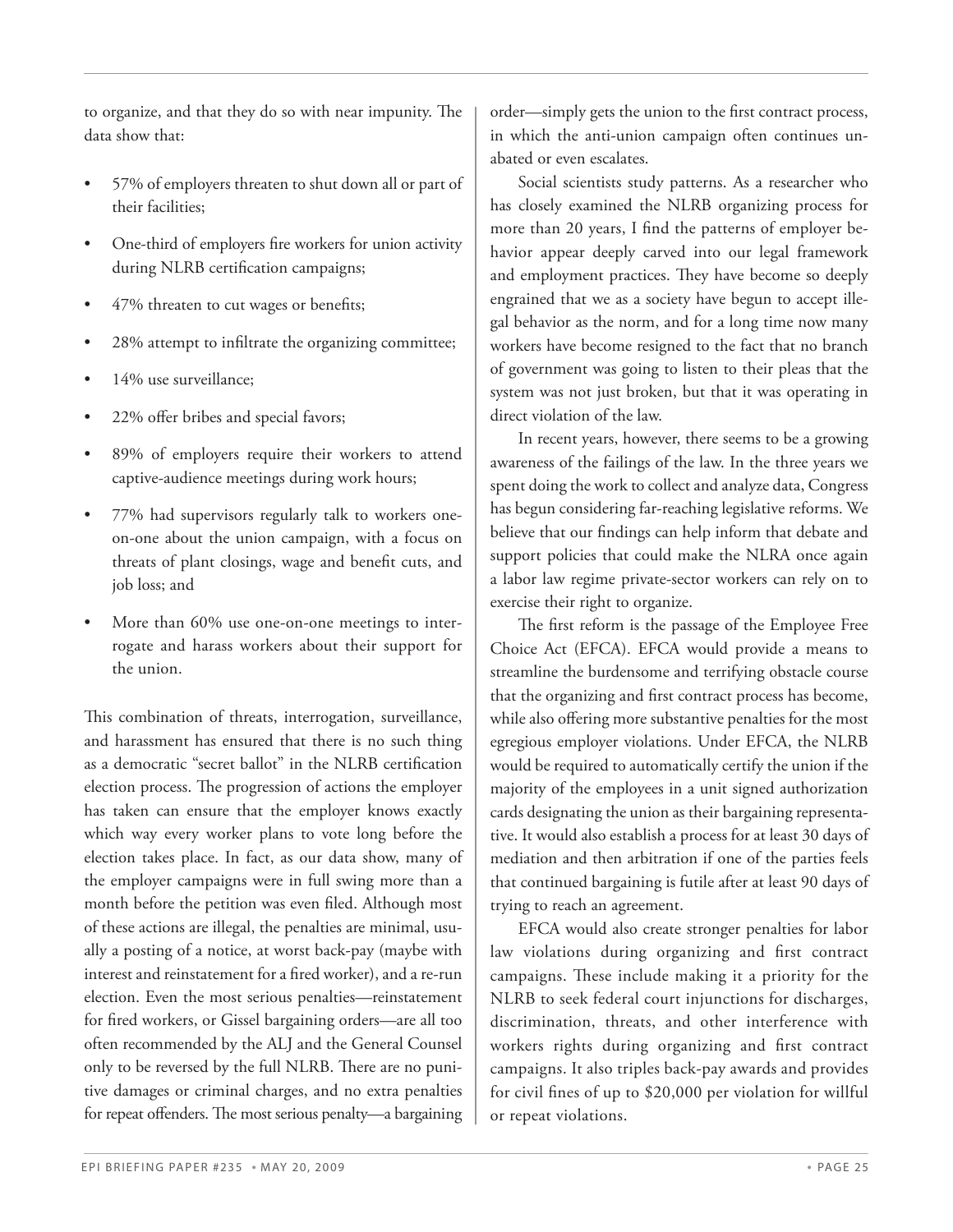But EFCA is just a first step in putting in place a labor policy that reestablishes workers' rights to organize. We had a labor law on our books for the last 20 years that U.S. employers have violated with impunity. And the same employers who are violating the NLRA are often in violation of health and safety, wage and hour, civil rights, and other employment and labor law standards. EFCA is a start to giving workers back their rights and protections under our labor and employment laws, but it will be up to Congress, policy groups, scholars, unions, concerned citizens, workers, and, yes, employers, to make sure that our regulatory agencies and the laws they enforce are once again living up to their legislative and historical mission to protect the rights of U.S. workers. Our country cannot afford a system where the only unionized workplaces are where workers are tough, brave, and lucky enough to make it through the campaign.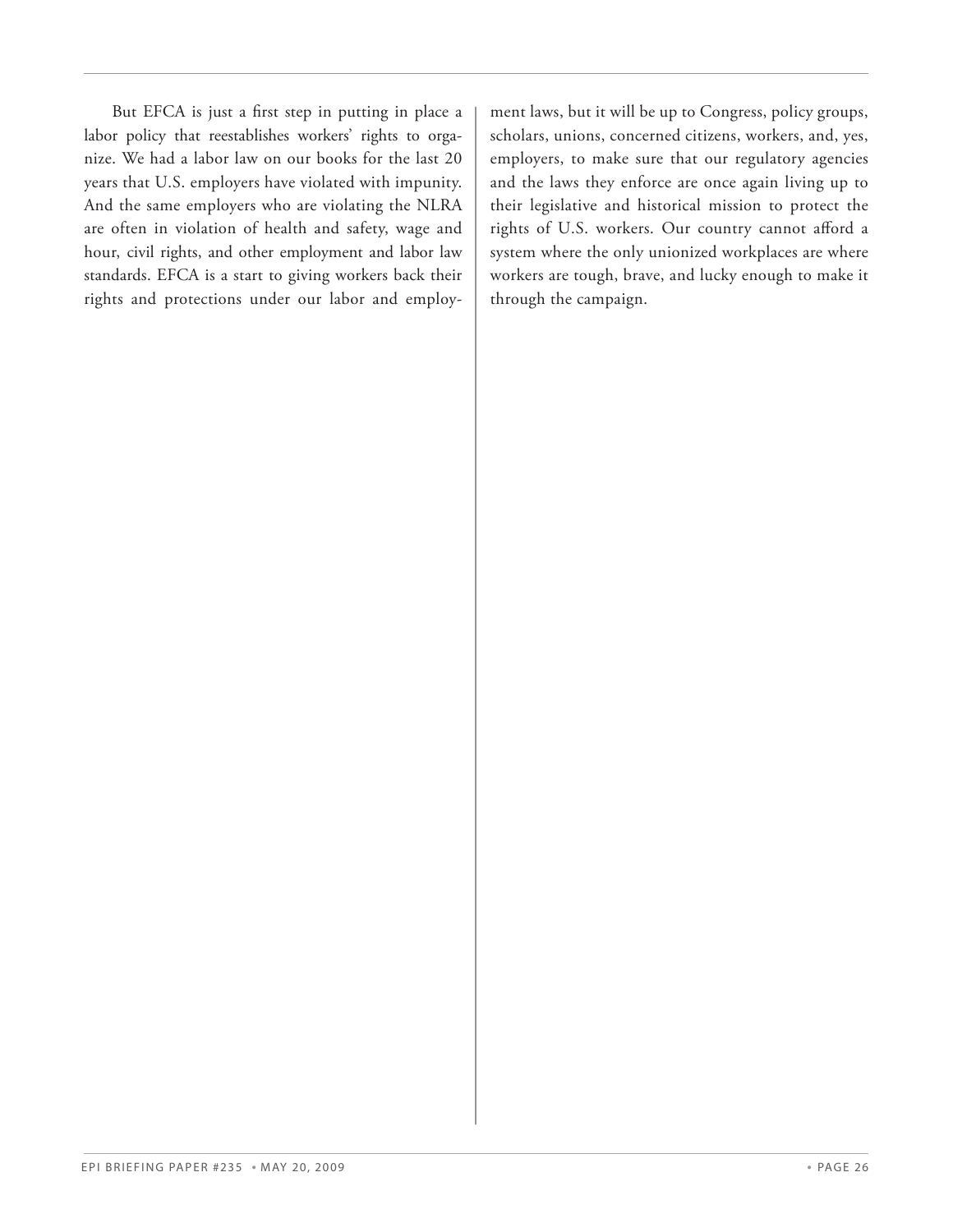# **Appendix: source and methodology overview**

The prior research that informs and shapes this report includes four in-depth national studies of NLRB certification elections in 1986-87, 1994, 1993-95, 1998-99, and research on elections, card checks, and voluntary recognitions in state and local units in the public sector in a national sample covering all states in 1991-92 (see below). Combined, this research makes up the only extant national data on legal and illegal employer behavior during union election campaigns over time, controlling for election environment, company characteristics, union tactics, and bargaining unit demographics. By examining the effectiveness of the NLRB in enabling workers to exercise their rights to organize and in restraining illegal employer and union behavior during the organizing process, my research found that employer opposition has reduced the ability of workers to organize under the NLRB. For comparative purposes I also conducted similar research looking at state and local elections in the public sector.

This report is the product of my most recent study, which set out both to update my earlier work and expand on it by doing a full Freedom of Information Act Request (FOIA) from the NLRB for all unfair labor practice documents relating to the elections in our sample. In combination these data allow us to provide an in-depth examination of the nature and extent of employer opposition to worker efforts to organize under the NLRB, and the functioning of the unfair labor practice charge process in dealing with that behavior. I conclude that both the intensity and changing character of employer behavior, as well as the fundamental flaws in the NLRB process, have left us with a system where workers who want to organize cannot exercise that right without fear, threats, harassment, and/or retribution.

 For the 1986-87 data and analysis, see Bronfenbrenner (1994; 1997a ). For 1993-95, see Bronfenbrenner (1997b), and for 1994, see Bronfenbrenner and Juravich (1998). For data and analysis of 1998-99, see Bronfenbrenner (2000) and Bronfenbrenner and Hickey (2004). For the public-sector study of 1991-92 data, see Juravich and Bronfenbrenner (1998) and Bronfenbrenner and Juravich 1995. For the purposes of this paper I will be focusing on data from the 1993-95 study rather than the 1994 study because they overlap, and the 1993-95 study was more comprehensive.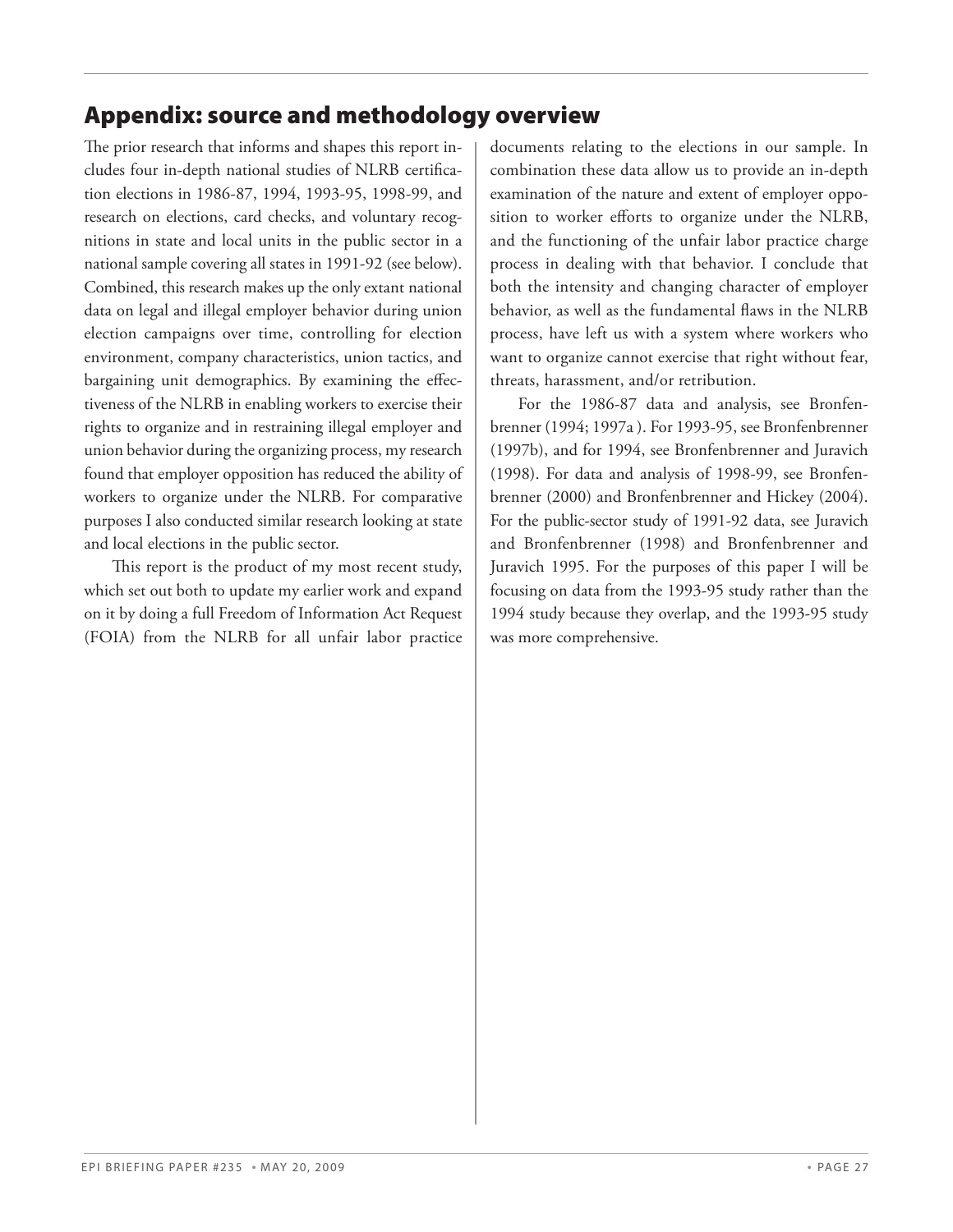# **Endnotes**

- See Bronfenbrenner (1994) for the 1986-87 study, Bronfenbrenner (1997b) for the 1993-94 study, and Bronfenbrenner (2000) and Bronfenbrenner and Hickey (2004) for the 1998-99 study.
- 2. Order Consolidating Cases, Consolidated Complaint, and Notice of Hearing. The Earthgrains Company and BCTWGM, 9-CA-3872; 9-CA-33901, October 27, 2007.
- 3. See this paper's Appendix for details.
- 4. The other parts of the study look at organizing under the Railway Labor Act (RLA), private-sector elections, voluntary recognitions, and card check campaigns that occur outside the NLRB process, and state and local elections and card check certifications in the public sector for seven states: Minnesota, Illinois, Florida, Washington, California, New Jersey, and New York. The RLA and non-board data analysis will be completed later this year, while the data analysis for the public sector has been completed and we will include some of those findings in this paper for comparative purposes.
- 5. See Bronfenbrenner (2005) at http://works.bepress.com/kate\_bronfenbrenner/14 for summary statistics on the population and a complete discussion on how the data for the population were compiled. We chose 1999-2003 to include some years before the economic downturn and to allow at least three years for the parties involved in all elections in the sample to process election objections and attempt to bargain a first contract. We limit the sample to units with 50 or more eligible voters so there would be enough data to analyze the full spectrum of variables we are examining. A question might be raised as to whether that would impact on the representativeness of the ULP data for the overall population. We did examine the relationship between unit size and number of ULPs, and did not find any consistent pattern between the size of the unit and the number or nature of the ULPs filed.
- 6. The only unions underrepresented in the returned surveys were independent unions, in particular local independent unions (23% return rate for local independents, 33% for national and state independents). This was because, for quite a few of the local independents, the only listing we had from the NLRB was simply "LIND," so we had no contact information. Even for those with contact information, many of the small independents went out of existence after losing the election, and there was no listing or person to contact. We do believe, however, that for the national independents that we did get a representative sample, since such a high percentage all come out of the same occupations and cluster of unions, and we were able to get returned surveys from a representative cross section of the major national independent unions operating during that period, including the nurse unions, United Electrical Workers (UE), and the various security guard unions, several of which affiliated with each other during the period of our study.
- 7. Although we did not receive all the documents for every case, we did get complete documents for 69% of the cases with ULPs in our full sample and 74% of the returned surveys. For the remaining 29% of the total sample and 24% of the survey cases with ULPs, where the full official records would normally have been destroyed by the NLRB because more than six years had gone by, we received at least a charge sheet and a letter describing the disposition of the case, or a letter describing the charges and disposition of the case, except for eight cases in the survey sample and two additional cases in the full sample where the NLRB was

unable to find any record of the case. For the 21% of those cases where the NLRB was only able to send us a charge sheet because the other records were destroyed, we then used the CA number to conduct an "Unfair Labor Practice (Complaint Case) Advanced Search" on the http://mynlrb.nlrb.gov Web site hosted by the NLRB to find out the disposition for the case. This left us only with at most 22% of the survey cases and 22% in the total ULP sample that we were missing ULP data, and of those 11% of the survey cases and 14% of the full ULP sample cases had been confirmed by the NLRB as ULPs, but they reported to us all records had been destroyed.

- 8. In addition to reporting out the findings from these data in this report, summary data from these documents have been entered into a searchable database that will be made available to other scholars and researchers, making this the first ever dataset of ULPs occurring during NLRB campaigns that is based on a national random sample.
- 9. My estimates for the number of workers organizing in the publicsector and non-board campaigns came from the data we collected to create our population for the public-sector and non-board survey sample. For the public-sector survey we collected complete data from a cross section of five states (later adding data from two other states). I used the data from the five states that are representative of the types of public-sector elections from across the country and the range of election activity to estimate that the number of new workers organized averages 400,000 a year. Similarly, I used the numbers coming in to us from the non-board survey in our sample to come up with an estimate of 250,000-300,000. NMB election numbers average between 10,000 and 25,000 per year. Thus the total number of workers organized should range between 600,000-800,000 depending on the year. My numbers are consistent with those reported by the federations.
- 10. Just as this report went to press, the BNA released its 2008 election update. It showed that the total number of NLRB elections increased from 1,510 to 1,579, and the win rate increased from 61% to 67%. However, the total number organized under the NLRB remained quite small at 70,511. This represents less than 20% of the estimated 400,000 workers who organize each year in the private sector.
- 11. The actual percentage of employers who issued solicitation/distribution rules is likely much higher than 10% because we did not include a question about solicitation/distribution under the employer behavior section of the survey, but 10% of the respondents reported on their surveys that they had filed unfair labor practice charges regarding solicitation/distribution rules that were settled or upheld by the NLRB.
- 12. Although the data don't show up in the table, we also found an increase in interrogation, threats of benefit cuts, harassment, and more onerous assignments, overtime, etc. We did not include specific questions in the surveys, but we did have a column for other and for comments on why the union lost the election in each of the four surveys. In addition, we had copies of primary employer campaign documents, unfair labor practice documents, and the detailed case summaries for the NAALC Trade Secretariat for the 1993-95 study (Bronfenbrenner 1996) and the U.S. Trade Deficit Review Commission for the 1998-99 study (Bronfenbrenner 2000). In combination, these data suggest a dramatic increase in interrogation, threats, discipline, harassment, and alteration of benefits and working conditions.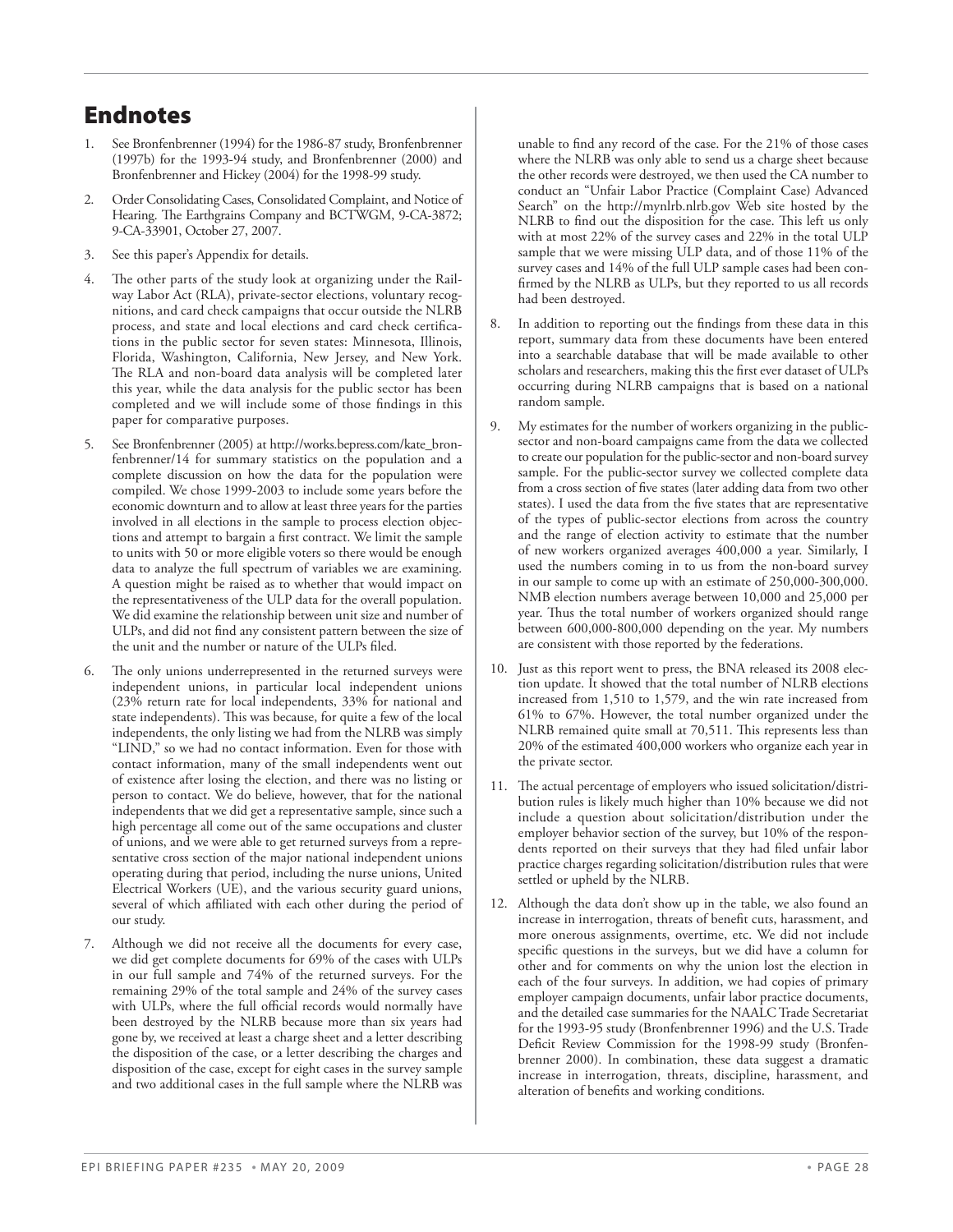- 13. Rugby Manufacturing and USW, ALJ Decision, Paul Bogus, August 30, 2002, 18-CA-15-802; 18-CA-16154; 18-CA16475; 18-CA16008: 3.
- 14. Settlement Correspondence Letters dated January 22, 2003, Rugby Manufacturing, 18-CA-15802 et al.
- 15. The number of allegations filed per election for the survey sample ranged from 1 to 27 with a mean of 3.97 and a median of three, while the number of allegations per election for the full NLRB election sample ranged from 1 to 52 with a mean of 4.49 and a median of three. Thirty percent of all elections in both the survey sample and the full NLRB election sample had only one allegation filed, and 9% of the elections in the survey sample and 7% of the full NLRB election sample had 10 or more ULP allegations. However, two serious discharge allegations can lead to an election being overturned, while 10 vague threats would easily be dismissed. Thus, it is content rather than number of allegations that matters the most.
- 16. These percentages are not percent of elections but percent of the 1,387 allegations filed that we have documented records for in the 1,004 elections in our total sample and the 926 allegations filed that we have documented records for in our survey sample. The handful of allegations that appear to be relating to a contract rather than election campaign are tied to organizing campaigns that occurred in units where employers had withdrawn recognition in previously organized units, and unions were litigating those cases while simultaneously running new organizing campaigns in the same units. This table does not include cases where we know ULPs were filed but do not know the specific nature of the allegations because the records were destroyed.
- 17. We also ran the same data for the survey sample and compared it against the disposition numbers for the NLRB election sample and found them to be consistent across every category.
- 18. MIT researcher John-Paul Ferguson collected ULP data for a similar time period for his study on ULP charges from 1999-2004. Using the CATS data he made FOIA requests to the NLRB and received data confirming ULPs for 20% out of more than 22,000 ULPs (2008). The difference is not surprising given that we had a random sample of 1,004 elections rather than his much larger study, and we had full information to include with our FOIA requests on employer name, address, certification date, election date, number of eligible voters, and election outcome. In addition, we allowed enough time to send two FOIA requests to the region and then a follow up FOIA request to both the Region and NLRB Headquarters. Most important, our response rate from the NLRB was 98% from our sample, thus suggesting that our numbers more accurately capture current ULP rates. Still, despite the difference in percentages, our overall findings about the adverse impact that ULPs have on the election process serve to complement rather than contradict each other's work.
- 19. The term "Threats" includes all elections in which the employer made threats of plant closing, benefit cuts, and threats to report workers to INS/ICE. It also includes employer threats of filings for bankruptcy and threats made in supervisor one-on-ones. "Assistance" or "Domination" included cases in which employers assisted with the anti-union committee or used an NLRB-like front group.

### **References**

Ahearn, Richard. 2000. "Letter and attachments Re: The Earthgrains Company Case 9 CA-37901-1" From NLRB Region 9 Regional Director Richard Ahearn to John J. Price, BCTWGM, September 6. (docketing consolidated charges)

Associated Press. 2000. Earthgrains strike spreads to 21 plants. The Associated Press State & Local Wire. Dateline, Birmingham, Alabama. September 12, State and Regional Section. (Accessed LexisNexis.com, December 26, 2008)

BNA Plus. 2003. Database of NLRB certification elections 1999-2003. Prepared specifically for the Cornell Office of Labor Education Research by BNA PLUS, the research division of The Bureau of National Affairs. Washington, D.C.: BNA

BNA Plus. 2004. Database of NLRB certification elections 2004. Prepared specifically for the Cornell Office of Labor Education Research by BNA PLUS, the research division of The Bureau of National Affairs. Washington, D.C.:BNA

Bronfenbrenner, Kate. 1994. "Employer Behavior in Certification Elections and First-Contract Campaigns: Implications for Labor Law Reform," in Friedman, Sheldon et al., eds., *Restoring the Promise of American Labor Law.* Ithaca, N.Y.: ILR Press, pp. 75-89.

Bronfenbrenner, Kate. 1996. "Lasting Victories: Successful Union Strategies for Winning First Contracts." Proceedings of the Forty-Ninth Annual Meetings (San Francisco, January 5-7, 1996). Madison, Wisc.: IRRA.

Bronfenbrenner, Kate. 1997a. The role of union strategies in NLRB certification elections. *Industrial and Labor Relations Review*. Vol. 50, No.2: 195-221.

Bronfenbrenner, Kate. 1997b. "The Effects of Plant Closing or Threat of Plant Closing on the Right of Workers to Organize." Supplement to *Plant Closings and Workers Rights: A Report to the Council of Ministers by the Secretariat of the Commission for Labor Cooperation*. Dallas, Texas: Bernan Press, 1-56.

Bronfenbrenner, Kate. 2000. "Uneasy Terrain: The Impact of Capital Mobility on Workers, Wages, and Union Organizing." Commissioned Research Paper and Supplement to *The U.S. Trade Defi cit: Causes, Consequences and Recommendations for Action.* Washington, D.C.: U.S. Trade Deficit Review Commission.

Bronfenbrenner, Kate. 2005. *Union Organizing Among Professional Women Workers: A Research Study Commissioned by the Department for Professional Employees, AFL-CIO.* http://www. ilr.cornell.edu/profiles/upload/Bronfenbrenner\_Professional-Women.pdf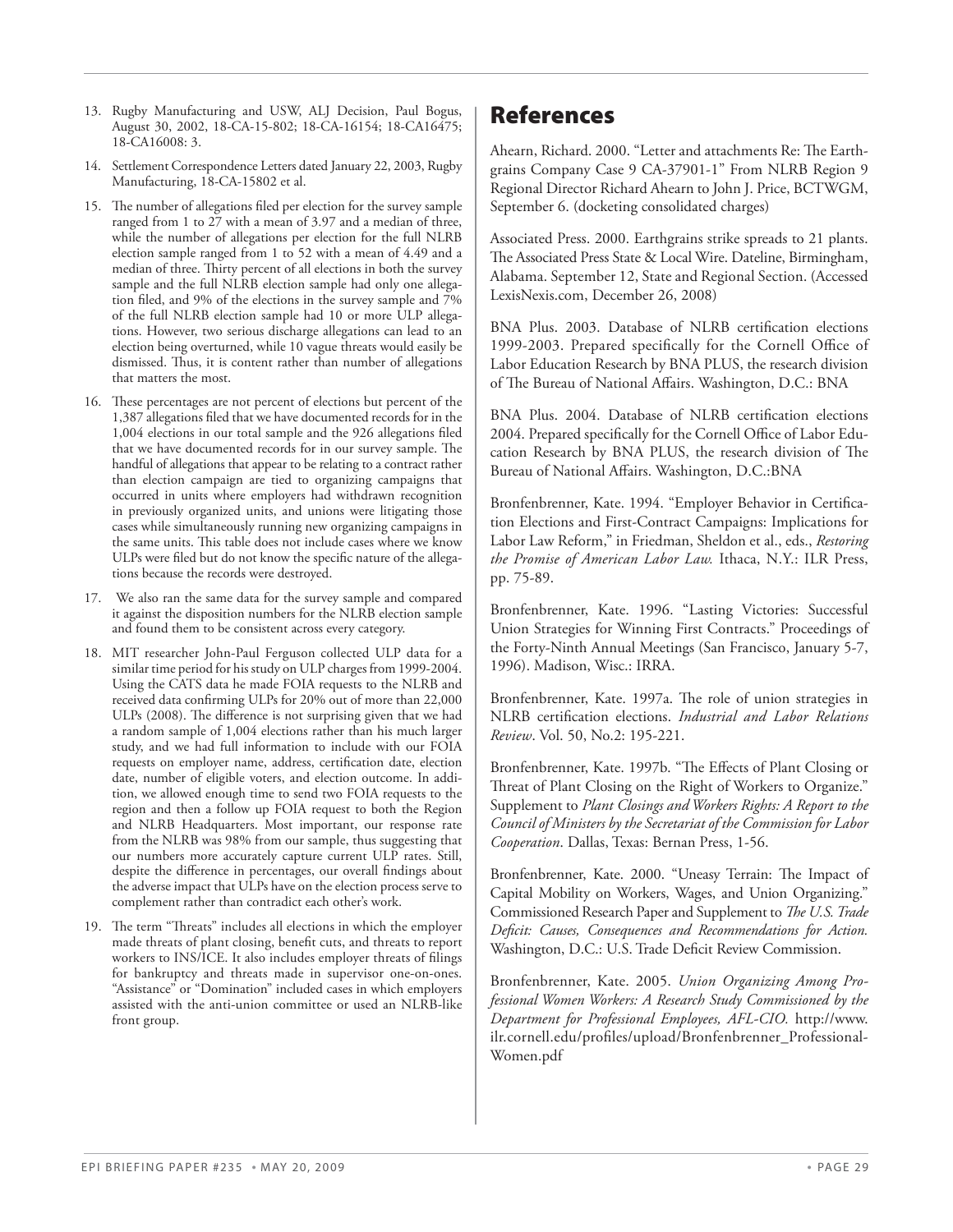Bronfenbrenner, Kate, and Robert Hickey. 2004. "Changing to Organize: A National Assessment of Union Organizing Strategies," in Ruth Milkman and Kim Voss, eds., *Organize or Die: Labor's Prospects in Neo-Liberal America.* Ithaca, N.Y.: Cornell University Press/ILR Press.

Bronfenbrenner, Kate, and Tom Juravich. 1995. *Union Organizing in the Public Sector: An Anlaysis of State and Local Elections.* Ithaca, N.Y.: Cornell University Press/ILR Press.

Compa, Lance. 2004. *Unfair Advantage: Workers' Freedom of Association in the United States under International Human Rights Standards.* Ithaca, New York: Cornell University Press.

Freeman, Richard B. 2007. *Do Workers Want Unions? More than Ever*. EPI Issue Brief #182. Washington, D.C.: Economic Policy Institute.

Hart, Peter D., and Research Associates. 2005. "AFL-CIO Union Message Survey." Study No. 7518. Unpublished.

Juravich, Tom, and Kate Bronfenbrenner. 1998. "Preparing for the Worst: Organizing and Staying Organized in the Public Sector," in Kate Bronfenbrenner and Sheldon Friedman et al. (eds.), *Organizing to Win: New Research on Union Strategies.*  Ithaca: N.Y.: ILR Press, pp. 263-82.

Lee, Thomas. 2001. Earthgrains Co. finds strong partner in acquisition by Sara Lee. *St. Louis Post-Dispatch Knight Ridder/ Tribune Business News.* August 21, 2001. Accessed LexisNexis. com. December 26, 2008.

Lichtenstein, Nelson. 2008. How Wal-Mart fights unions. *Minnesota Law Review.* Vol. 5, No. 2, pp. 1462-1501.

Luce, Stephanie, and Kate Bronfenbrenner. 2007. "Capital Mobility and Job Loss: Corporate Restructuring, Productions Shifts, and Outsourcing," in Tom Juravich, ed., *The Future of Work in Massachusetts.* Amherst, Mass.: University of Massachusetts Press.

NLRB. 2003. "NLRB Election Report: Cases Closed June 2001." Washington, D.C.: National Labor Relations Board. www.nlrb.gov/nlrb/shared\_fi les/brochures/rpt\_june2001.pdf Accessed December 20, 2008.

NLRB. 2007."NLRB Election Report: Cases Closed July 2007." Washington, D.C.: National Labor Relations Board. www.nlrb.gov/nlrb/shared\_files/brochures/Election%20Reports/July2007.pdf. Accessed March 23, 2009.

Pavy, Gordon. 1994. "Winning NLRB Elections and Establishing Collective Bargaining Relationships" in Sheldon Friedman et al., eds., *Restoring the Promise of American Labor Law*. Ithaca, N.Y.: ILR Press. pp. 110-21.

Rugby. 2002. Rugby Manufacturing and USW, ALJ Decision, Paul Bogus, August 30, 2002, 18-CA-15-802; 18-CA-16154; 18-CA16475; 18-CA16008.

Rundle, James R. 1998. "Winning Hearts and Minds in the Era of Employee Involvement Programs," in Kate Bronfenbrenner and Sheldon Friedman et al. (eds.), *Organizing to Win: New Research on Union Strategies.* Ithaca: N.Y.: ILR Press. pp. 213-31.

Schmitt, John, and Ben Zipperer. 2009. *Dropping the Axe: Illegal Firings During Union Organizing Campaigns*, *1951-2007*. Center for Economic and Policy Research. Washington, D.C.: CEPR. March.

Scott, Robert. 1996. *North American Trade After NAFTA: Rising Deficits, Disappearing Jobs.* EPI Briefing Paper #62. Washington, D.C.: EPI. http://www.epi.org/publications/entry/epi\_virlib\_ briefingpapers\_1996\_northa/ Accessed December 26, 2008.

Smith, Robert Michael. 2003. *From Blackjacks to Briefcases: A History of Commercialized Strikebreaking and Unionbusting in the United States.* Athens, Ohio: Ohio University Press.

Teixeira, Ruy. 2007. *Labor Day Special! What the Public Really Wants on Unions.* Center for American Progress. Washington, D.C.: CAP. Accessed April 2009.

Verst, Edward C. 2001. Letter to R. Slaton Tuggle, III. Re: The Earthgrains Company Case 9-RC-171431 and attached Notices of Second Election. From Acting Region 9 Regional Director, the National Labor Relations Board, April 1, 2001.

Weiler, Paul. 1983. Promises to keep: Securing workers' rights to self-organization under the NLRA. *Harvard Law Review*, Vol. 96., No. 8, June, pp. 1769-1827.